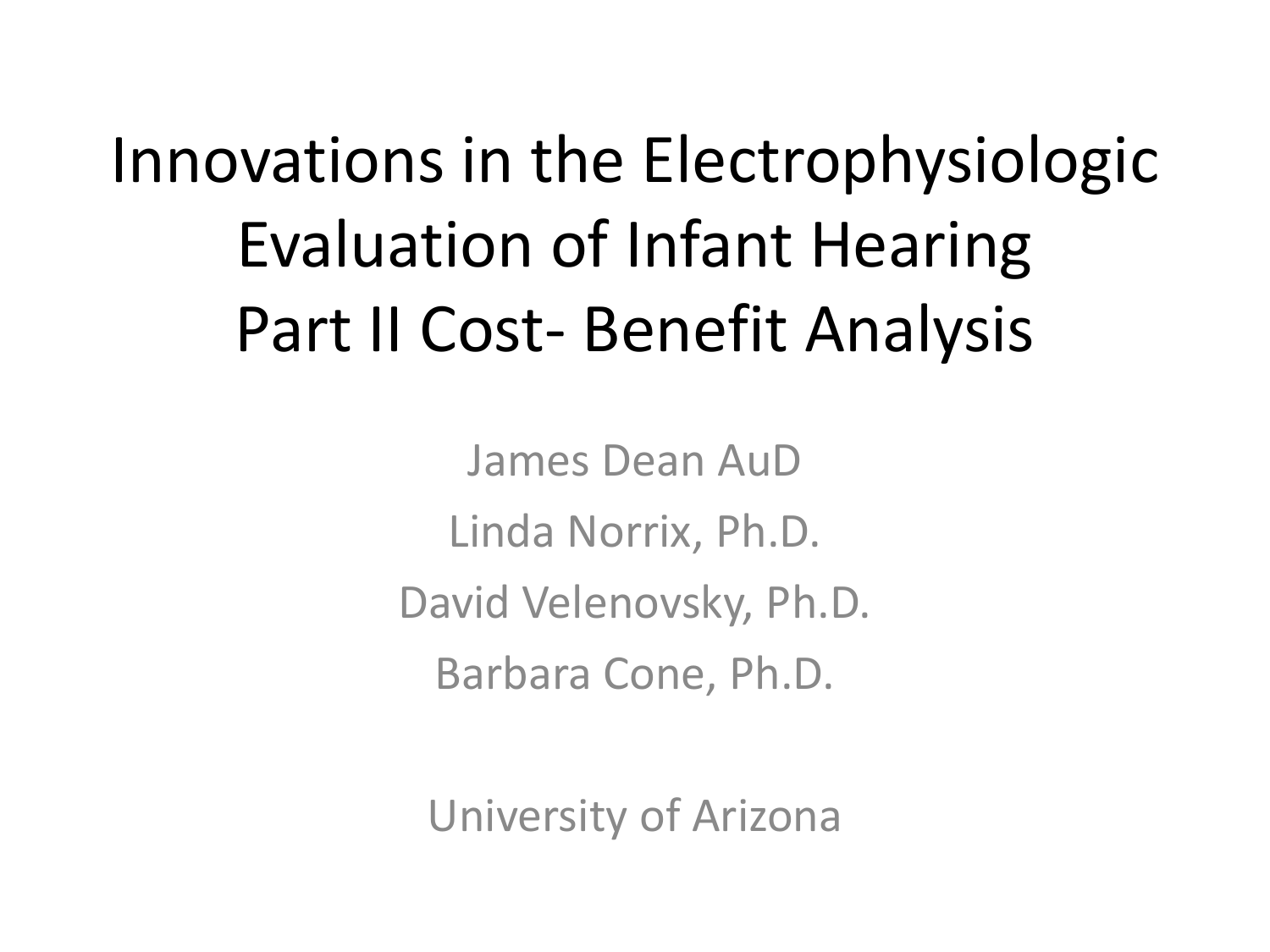#### Summary 2009 National CDC EHDI Data, on referrals for diagnostic evaluations

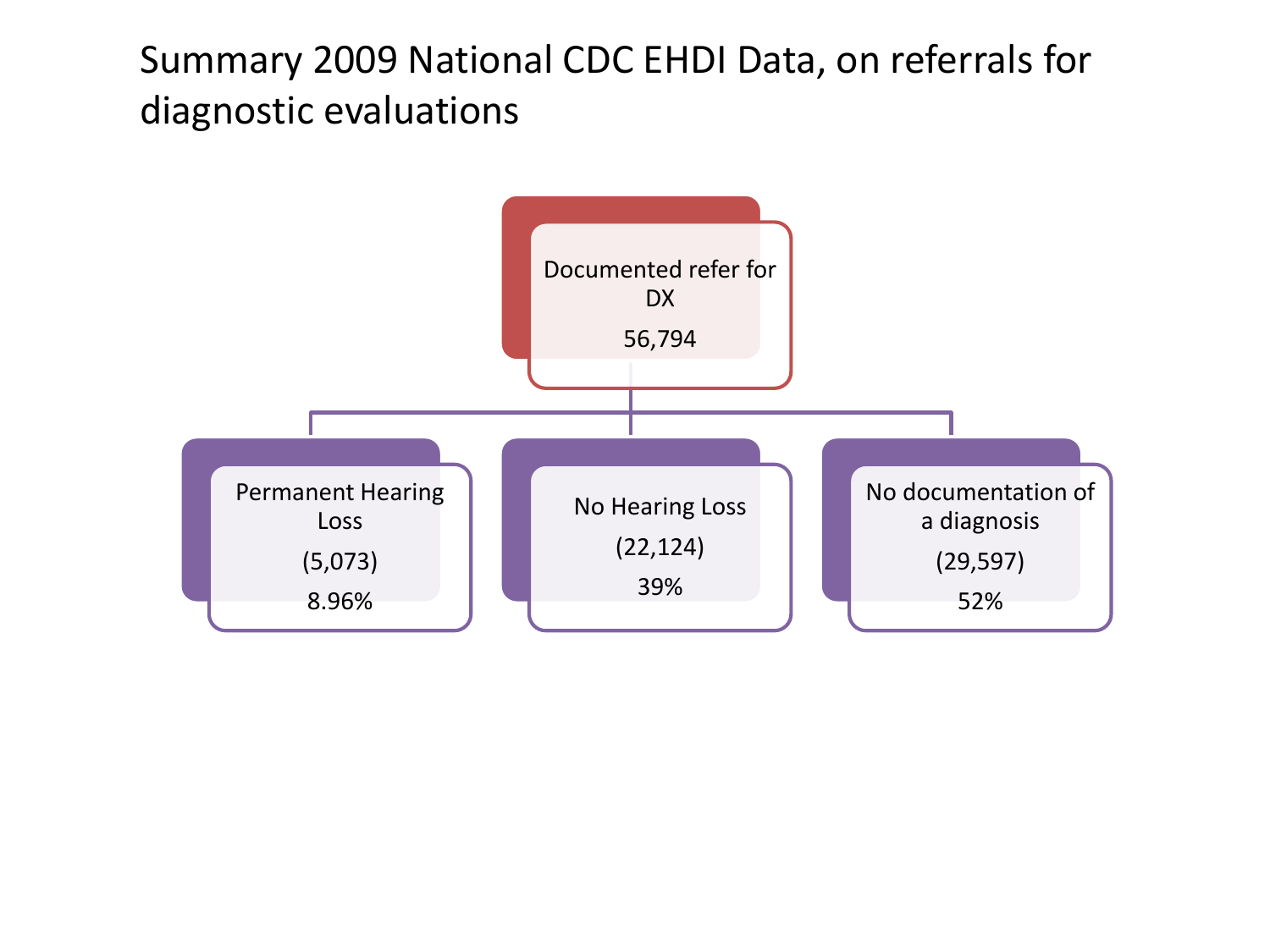- Additional medical referrals for diagnostic audiologic evaluations will be made for infants and young children with…
	- Children with Special Health Care Needs
		- (NICU grads, chronic health conditions)
	- Non-typical auditory behaviors
		- ASD
	- Trauma
	- Infants & children identified with no pass on inpatient screen and **no OP screen** on routine visits and surveillance
	- Concerns related to risks for late onset hearing loss
		- CMV
	- Developmental delays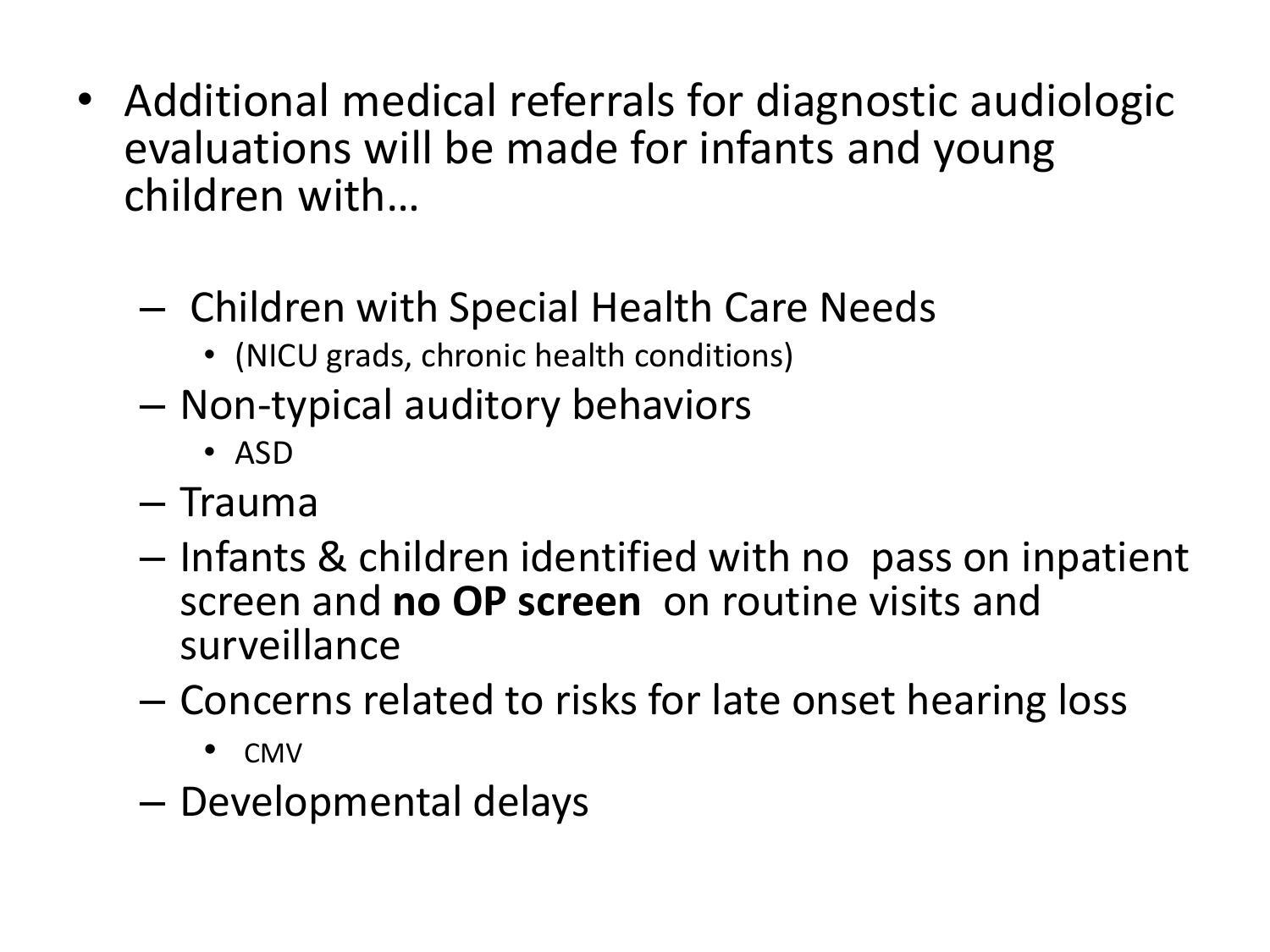Cost modeling example:

- For each noisy infant/child being evaluated the kalman-filtered EEG/ABR improves the chance of obtaining a response at near threshold levels by up to 35%.
	- Induced motor noise raised threshold by 10-20 dB in adults.
	- Kalman-filtering application reduced noise interference by 10-20 dB in 25-35% of subjects
- What does this mean in terms of costs?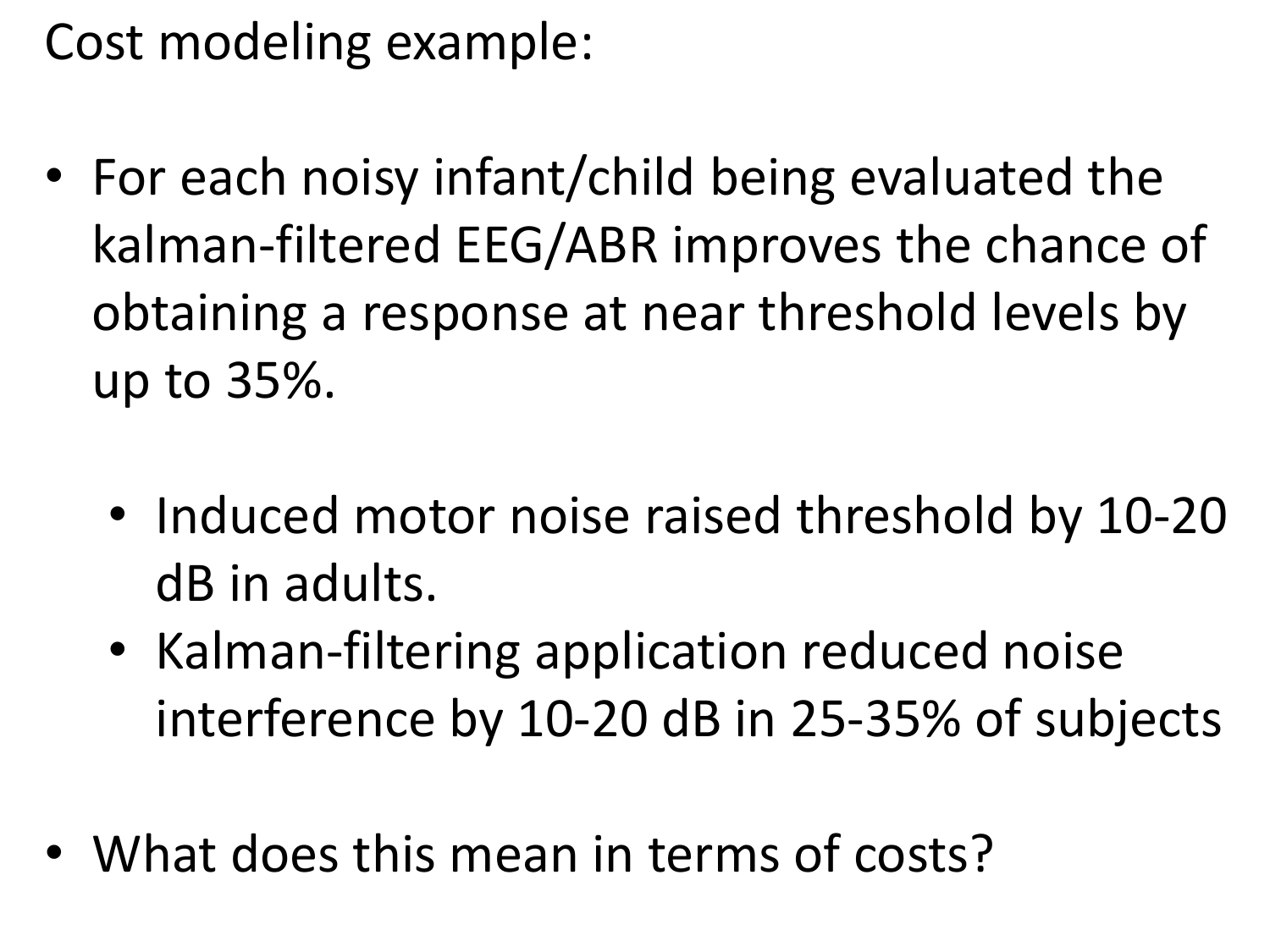# What's it worth to you?

- 10 dB closer to true threshold?
	- Hearing aid fitting
	- Other diagnostic procedures
- 35% increased likelihood of obtaining a response?
	- Covert that to audiology time: estimate saving 10 minutes per patient
	- If cost of an eval is \$600/hour (all overheads considered) then that is \$100/patient.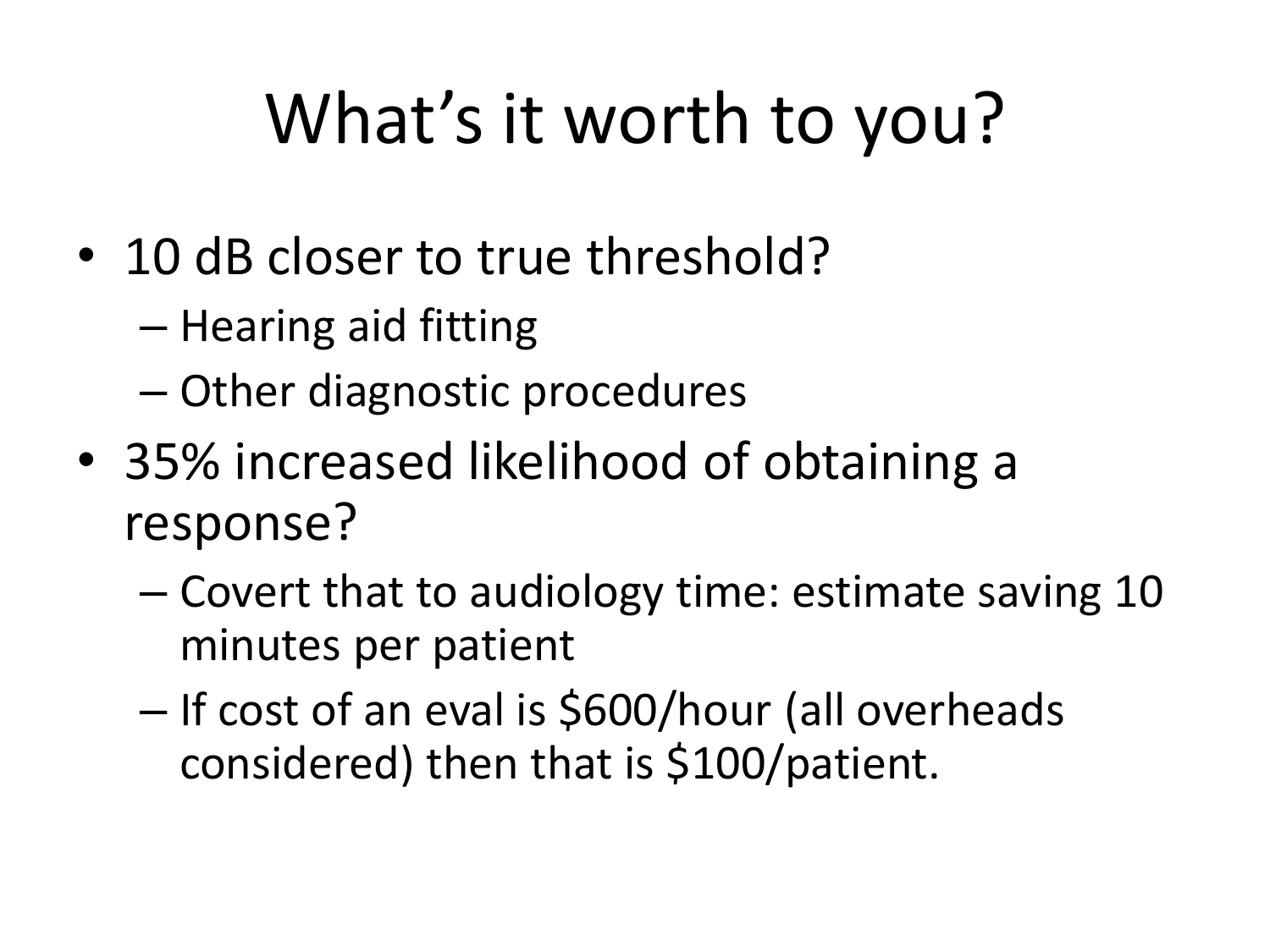## Other costs

- Cost of general anesthesia ABR = \$5,000.00
- Cost of parental anxiety about procedure? – No shows, missed appointments
- What percentage of "natural sleep" ABRs are in your caseload?
	- If you start your test at 20 or 30 dB nHL, and get a response, even while the child is awake, how much is that worth to you?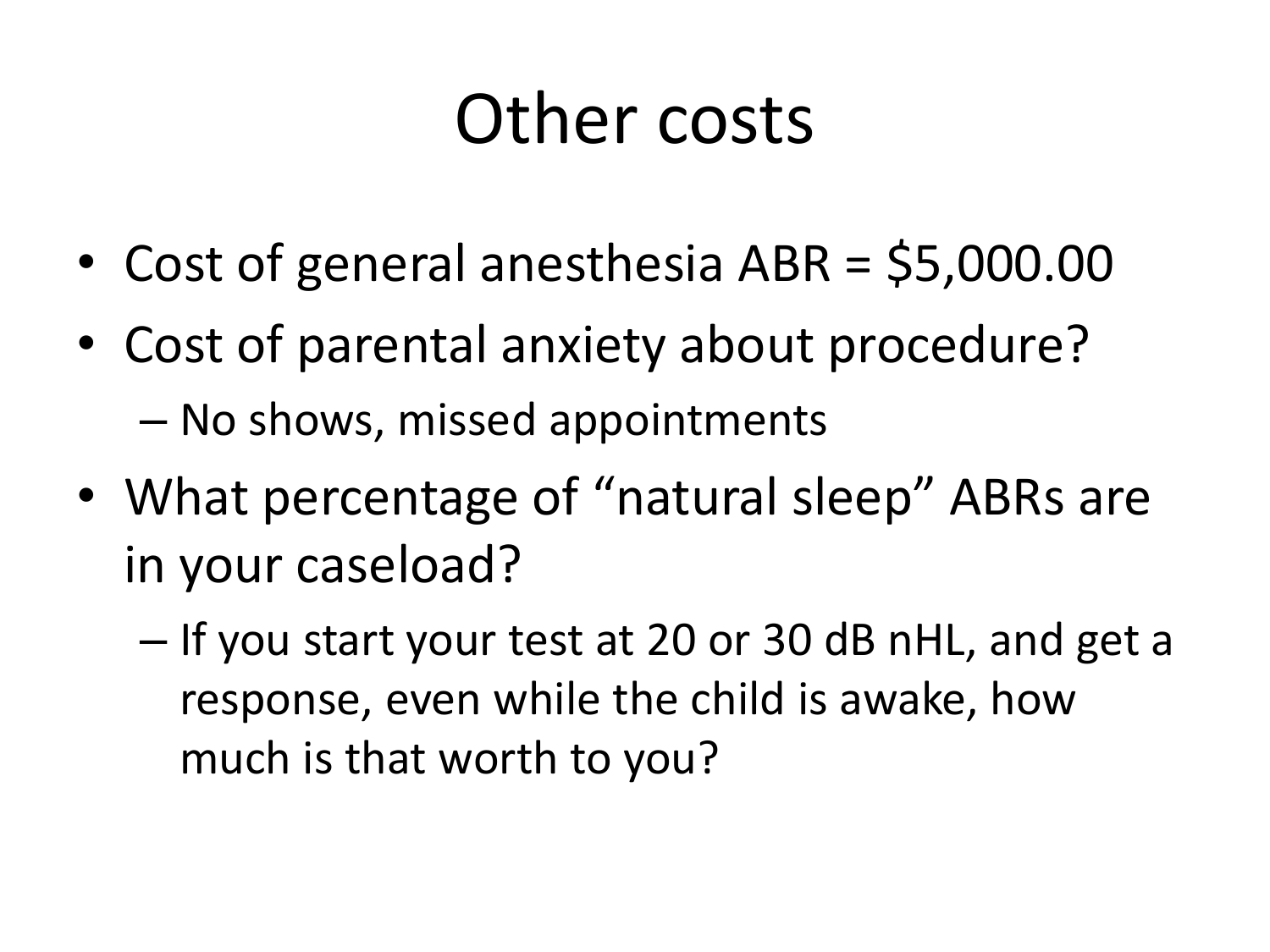## A conservative example

- 3 natural sleep ABRs/day @ \$600.00/test
- Advanced signal processing (kalman+*in-situ* amplifier) results in a 40% increased likelihood of being able to obtain a near threshold response during steady or intermittent noise.
- This could translate to 10 minutes of time saving/test.
- \$300.00 savings/day.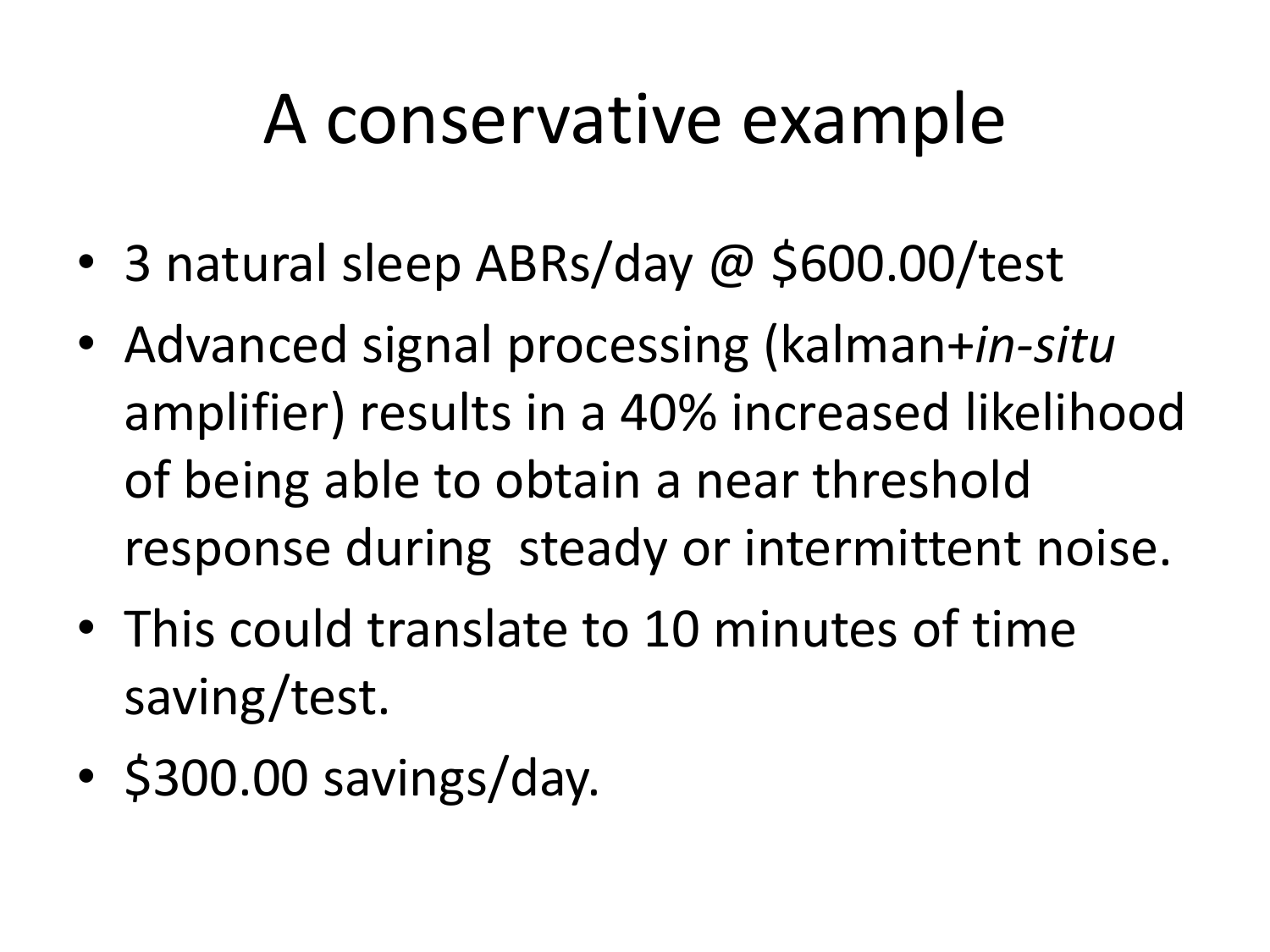## A less conservative example

- 35% higher likelihood of obtaining a near threshold response translates to 20 minutes of time savings/test
- 1 hour saved per day=\$600.00

- What is your time worth?
- 1 more subject/day = shorter wait lists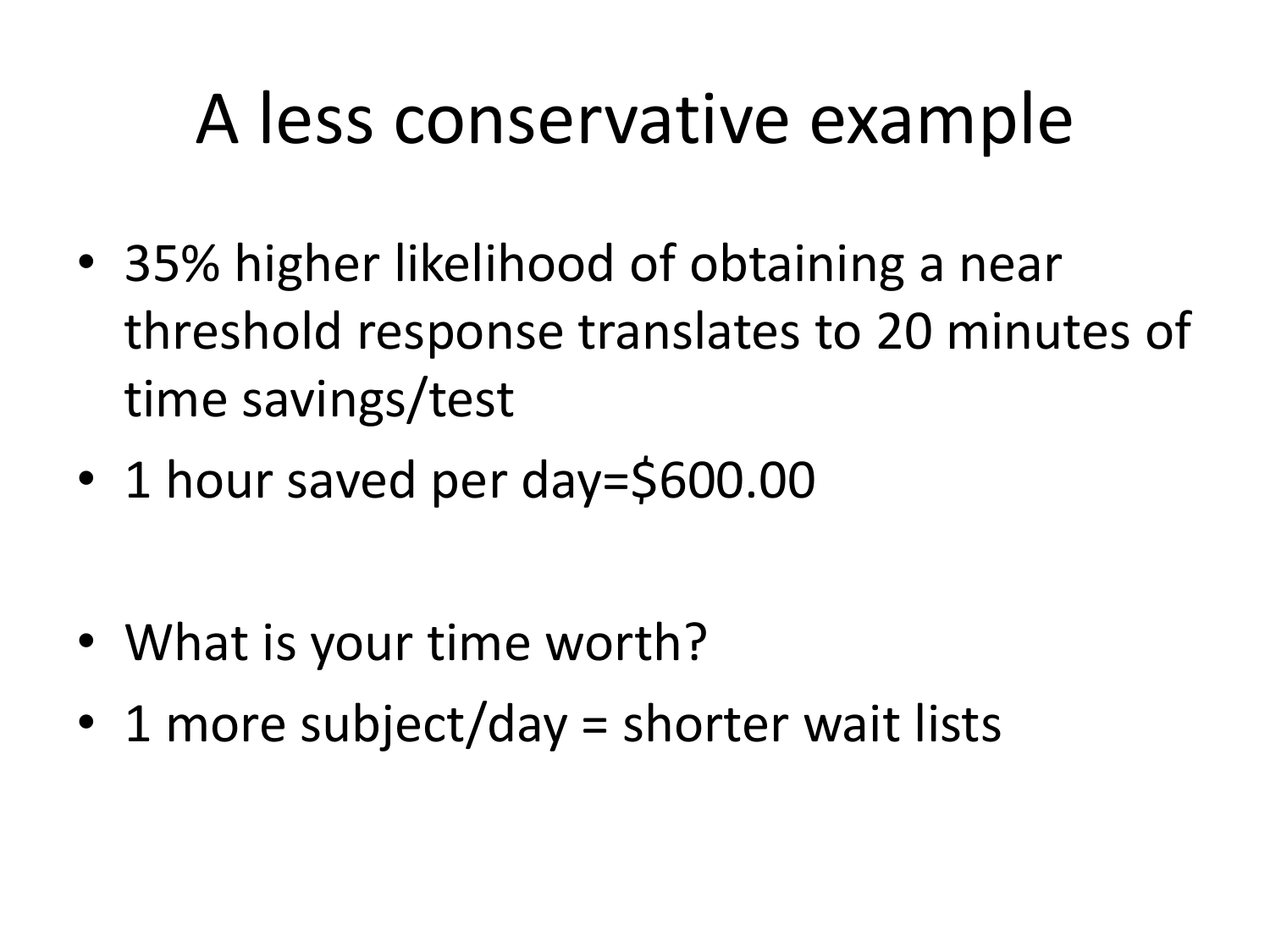## The Jackpot

- For every patient that can be tested without sedation/anesthesia, the cost savings is up to \$5,000.00/test.
	- Given your case-load, how many patients/month would be eligible for natural sleep (or moderately quiet wakefulness) ABRs?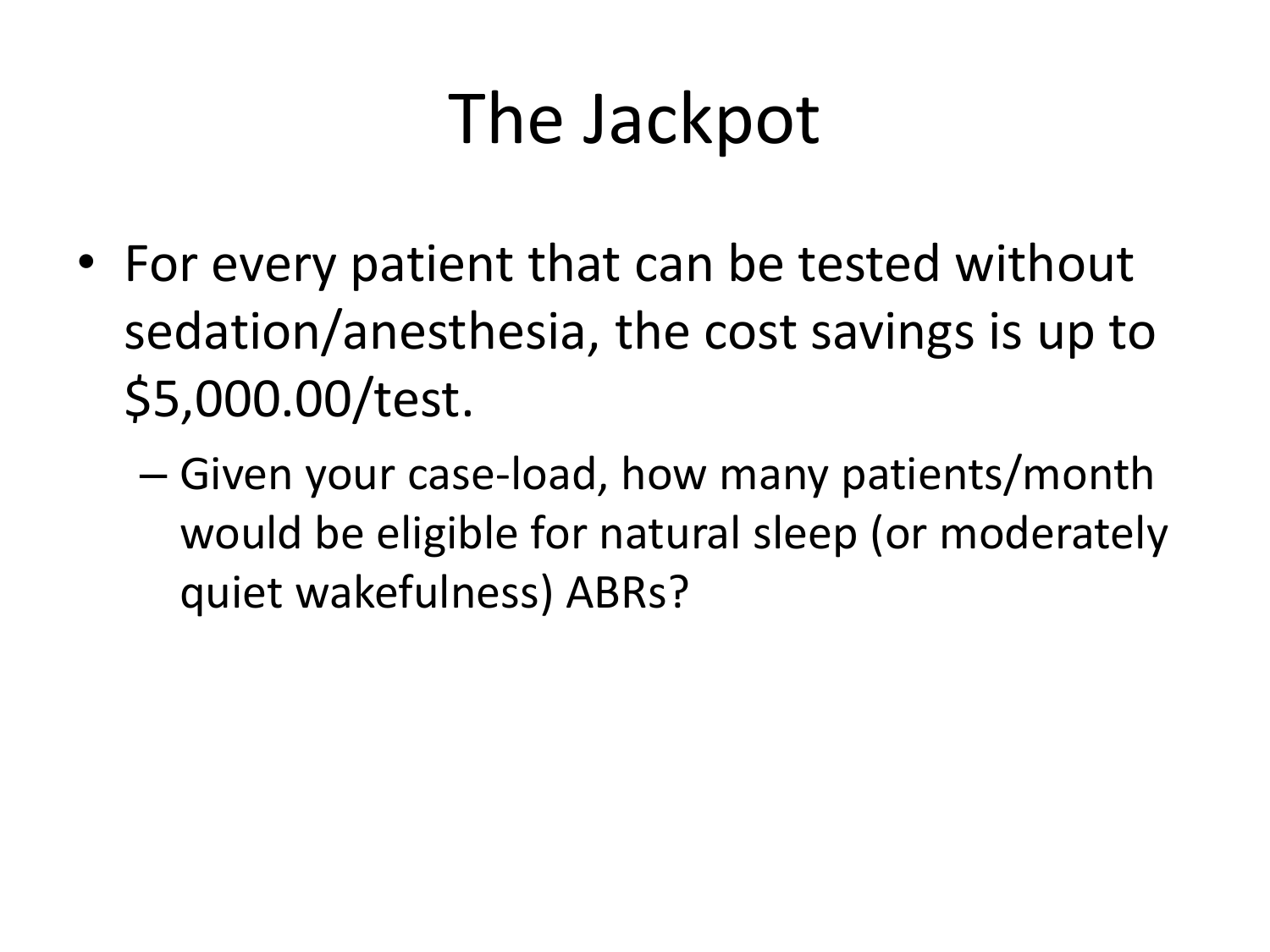## Case Example

• Dr. Norrix will present a case that illustrates how the "experimental" system was used to obtain results in a child who would otherwise not be able to be tested with sedation/anesthesia owing to her medical condition.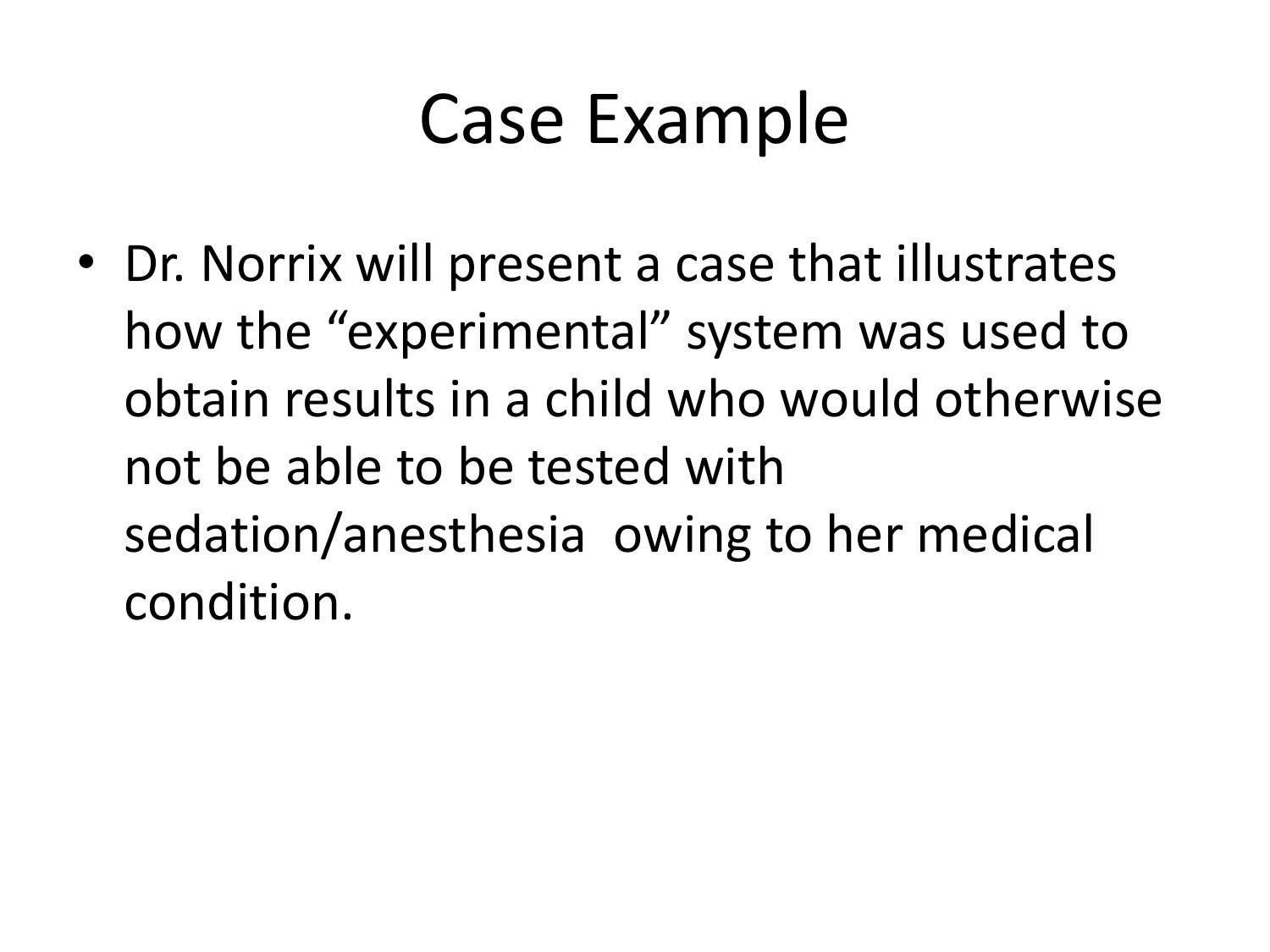### **Jane**

- 9 months of age, full term at birth
- Cardio pulmonary disease and failure to thrive
- 6 month stay in PICU
- Heart surgery
- Currently ventilator dependent via tracheostomy
- GI tube
- Significant developmental delays including motor, cognitive, speech & language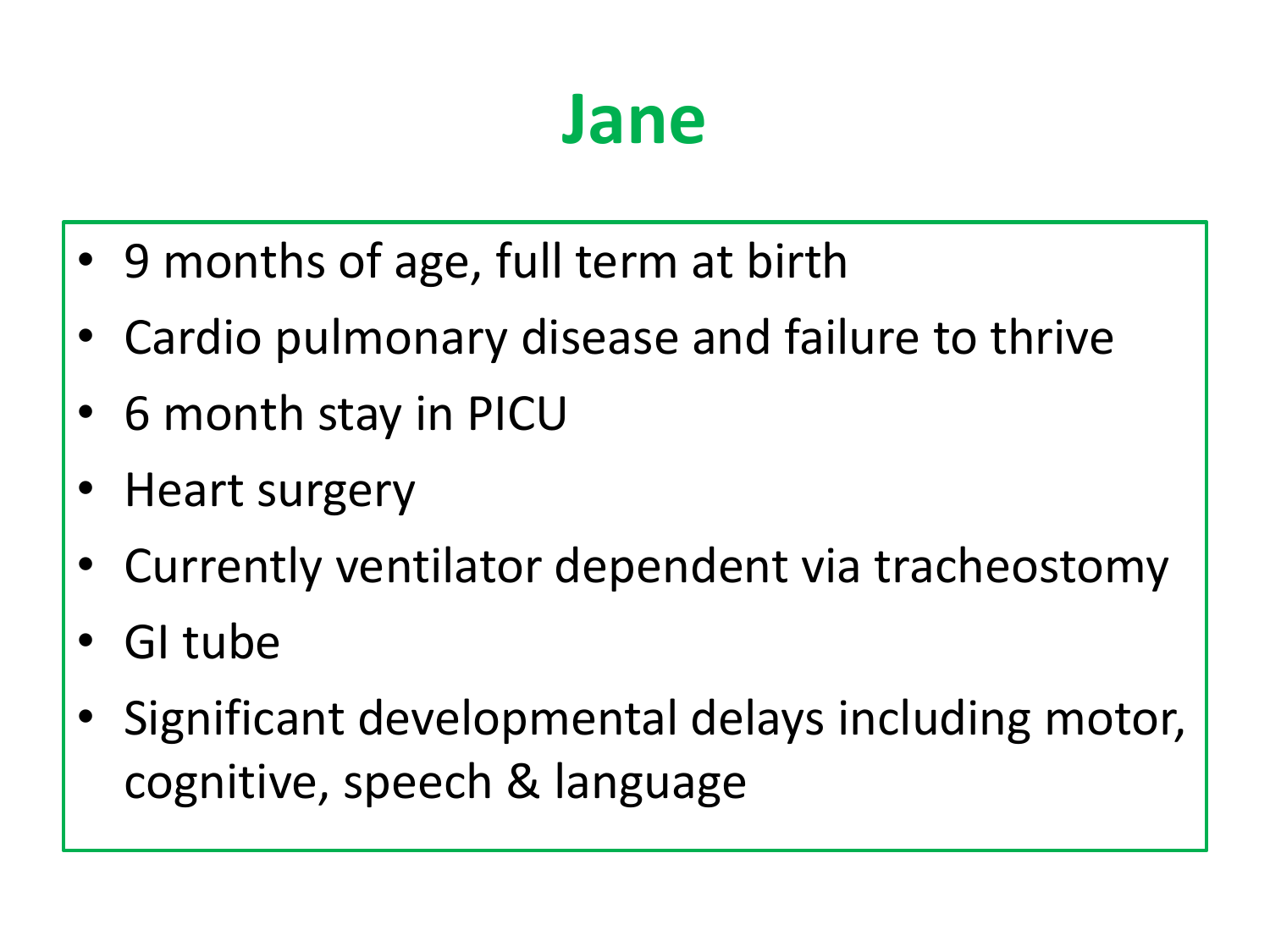## **Behavioral Audiologic Evaluation**

- Normal acoustic admittance but wide tympanometric widths, AU
- DPOAEs "refer" but noisy
- BOA eye widening, smiling, rudimentary heard turn at 75 dB HL in each ear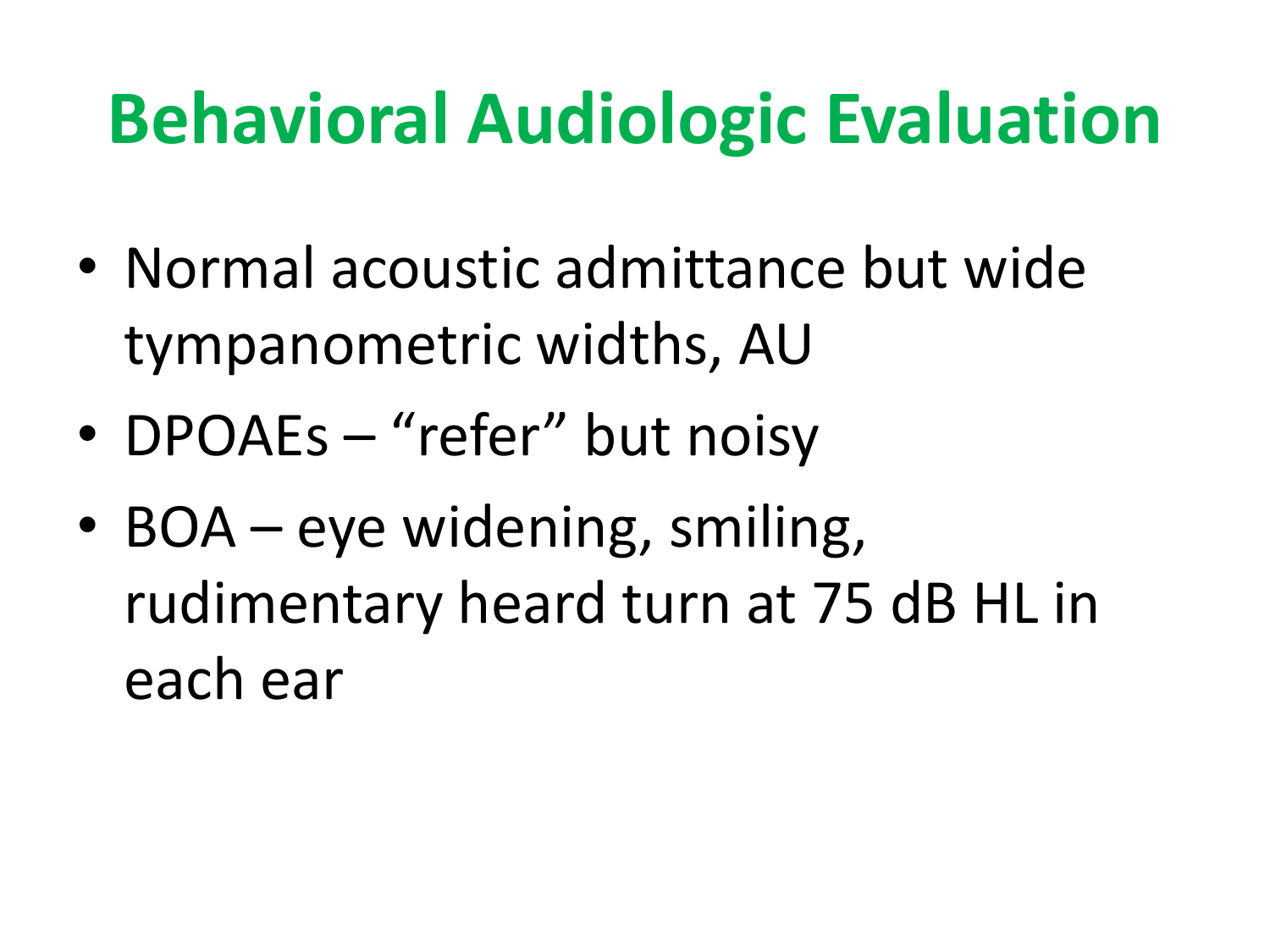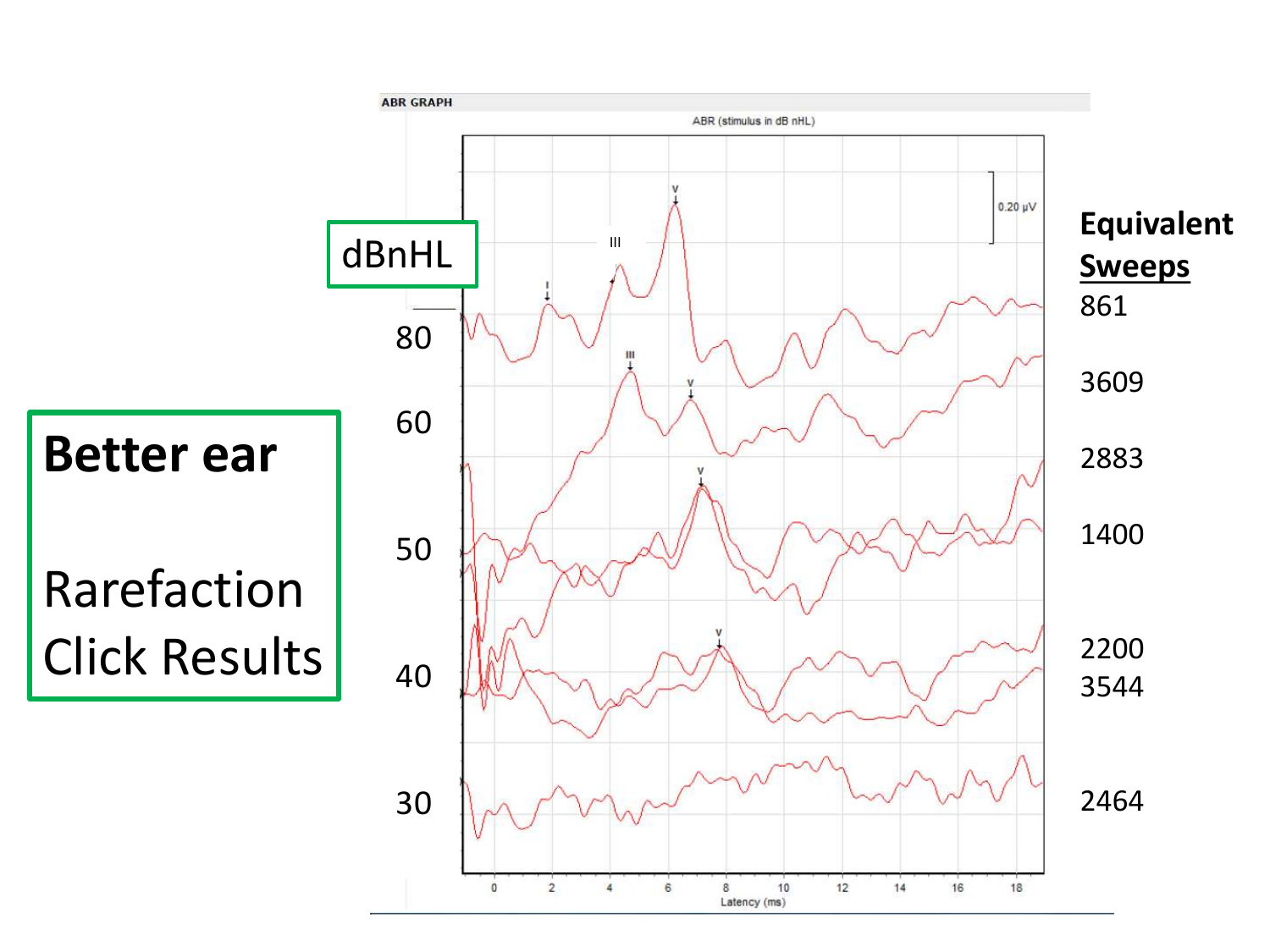## Other scenarios

- Ability to obtain an ABR at 20-30 dB nHL in a moderately wakeful may result in cost savings if combined with:
	- Tympanometry results
	- OAE results
- If a "pass" for these quasi-screening results, then it may be more appropriate to follow the infant using behavioral methods.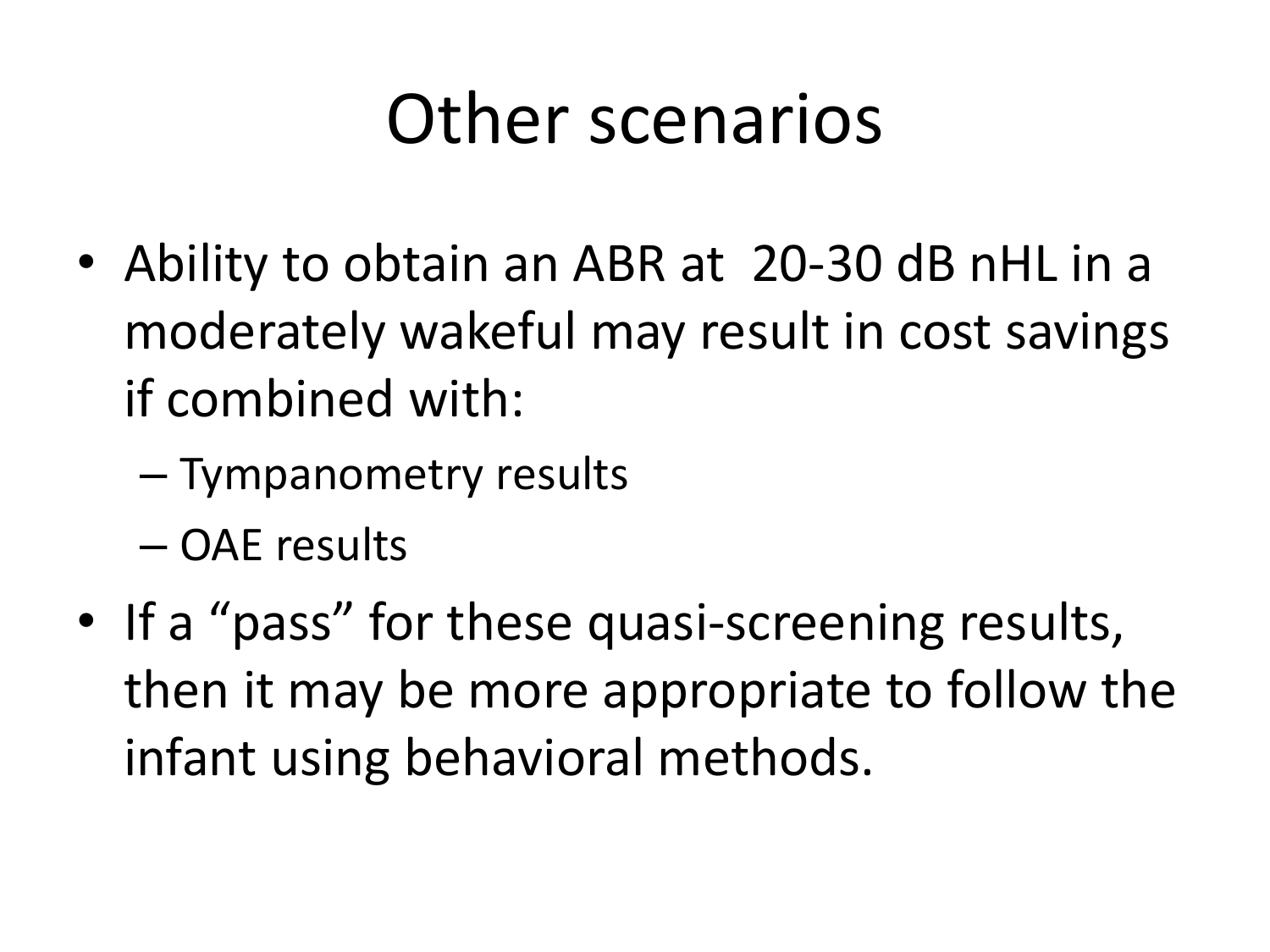### Features of the system we did not test

- Wireless connection (blue-tooth)
- 1 vs. 2 channels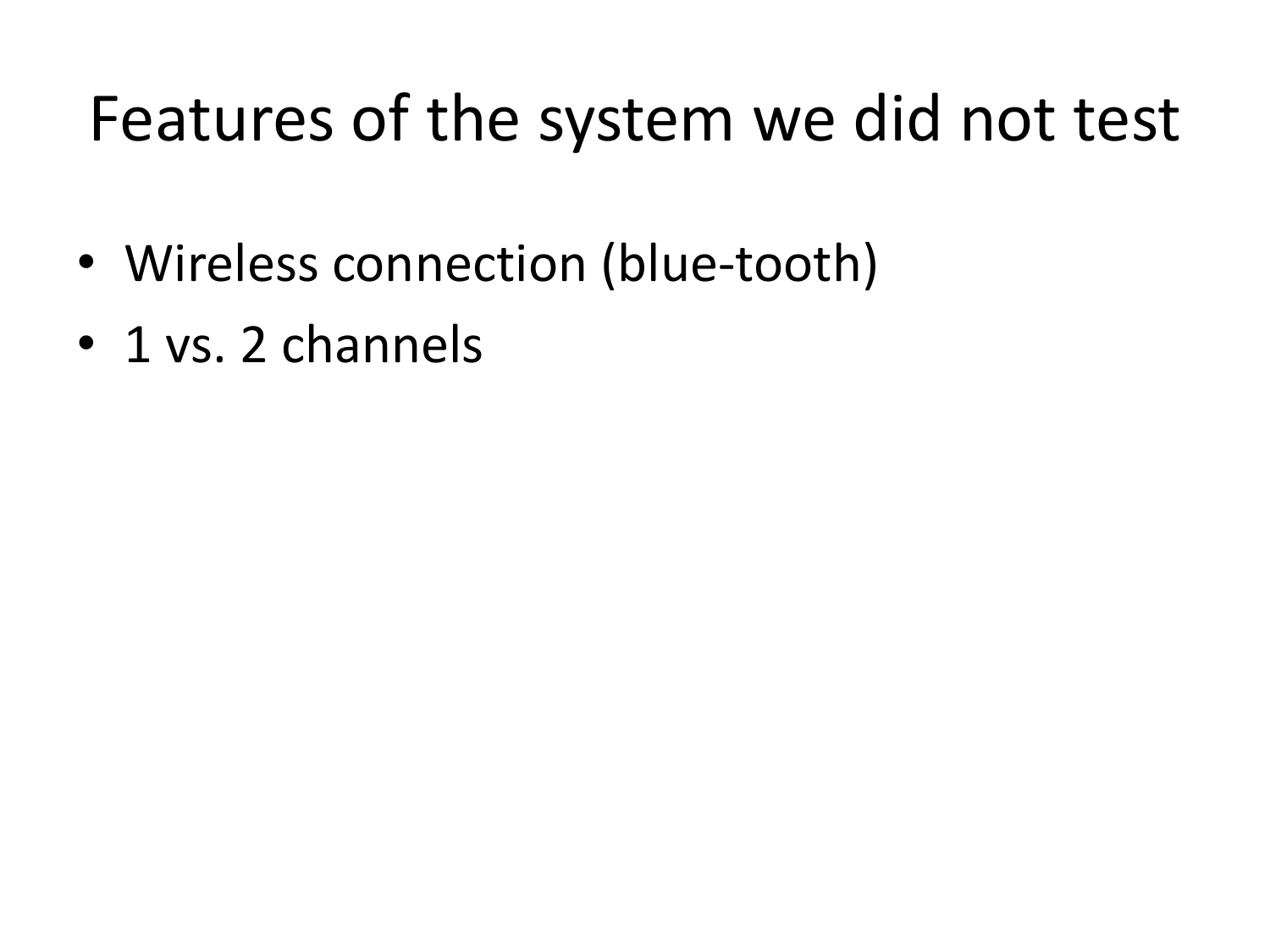**Mid-late 1970's: Brainwaves in response to sound are used to test newborn hearing----could these be used for screening all infants?**





University of Texas at Dallas, Parkland Hospital ca 1978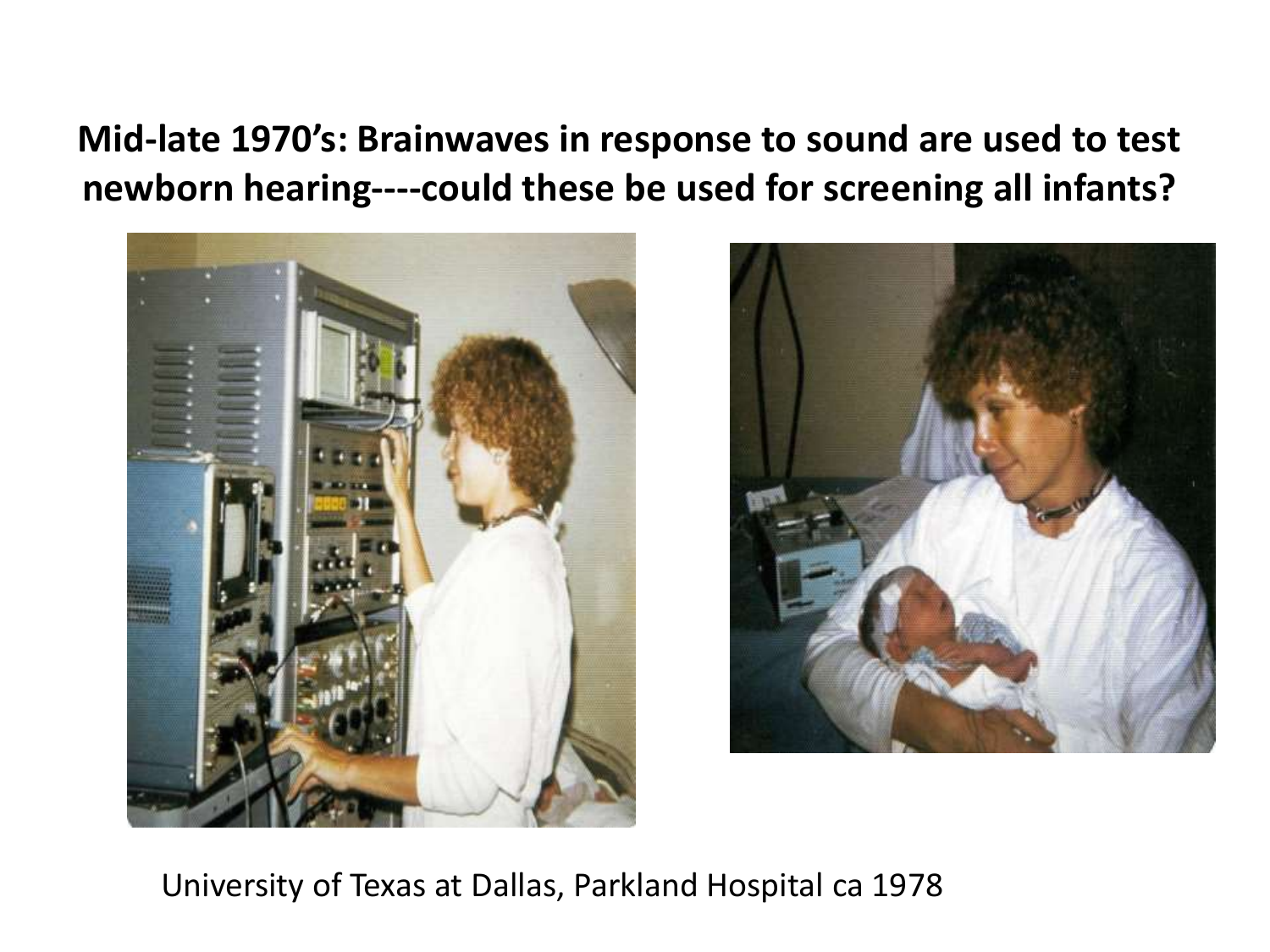How much cost-savings from use of wireless connection of amplifier to computer?

- We did not test this feature in our lab or clinicbased verification studies.
- The comparison data are obvious
	- 100% performance for wireless system
	- 0% performance for conventional hard-wired system.
- How many times did you wish you could test an infant while driving them around in a car to induce sleep??
	- $-$  N= 1 (me)
	- About 1,000,000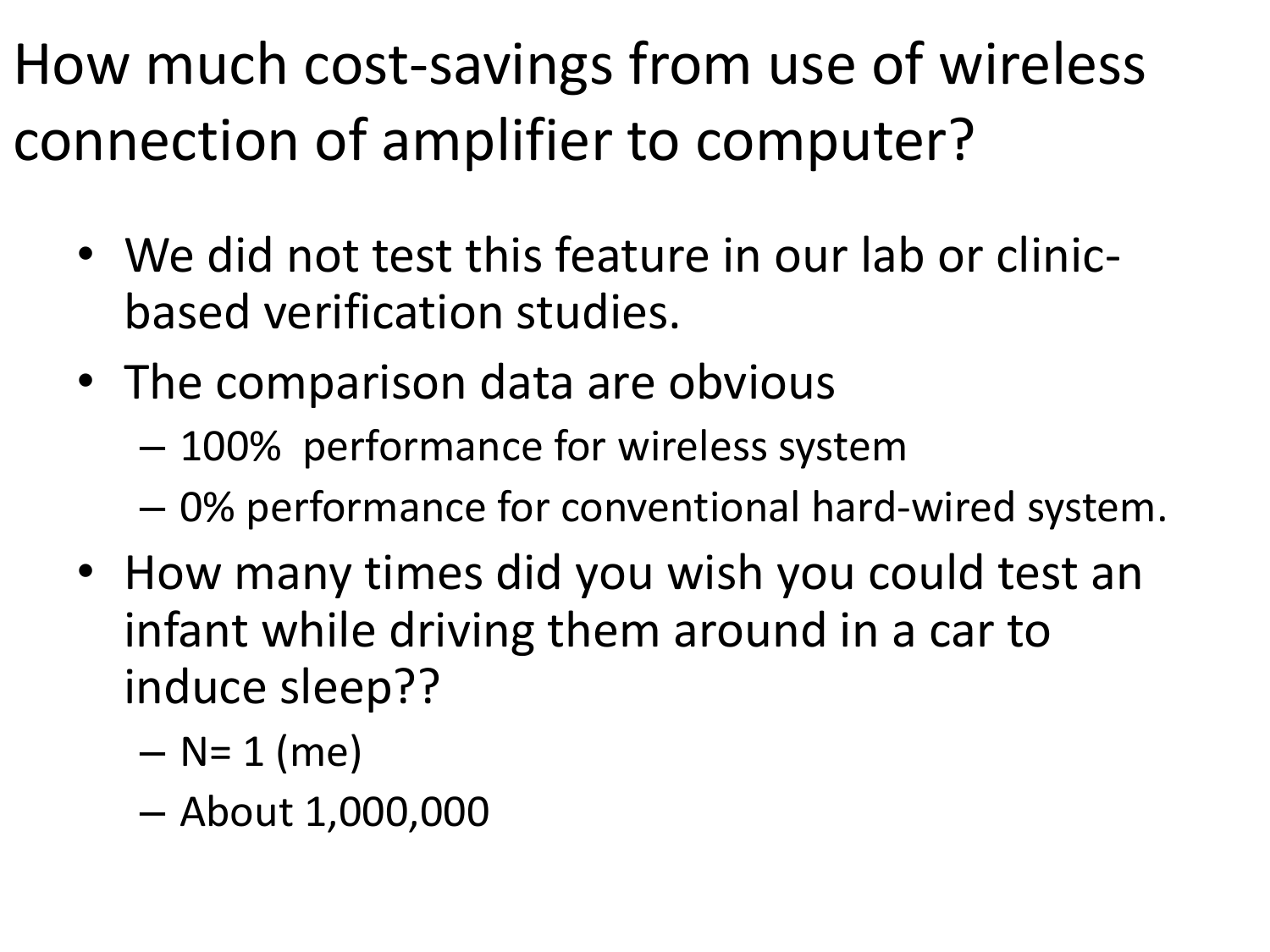## Other features

- Currently, the wireless system is limited to 1 channel.
- Does the benefit of wireless out-weigh the cost of having only 1 channel ?
	- How often do you use information from the second channel?
	- Put a \$\$ value on that and compare it to your estimated value of the wireless connection.
- Positive or negative net effect?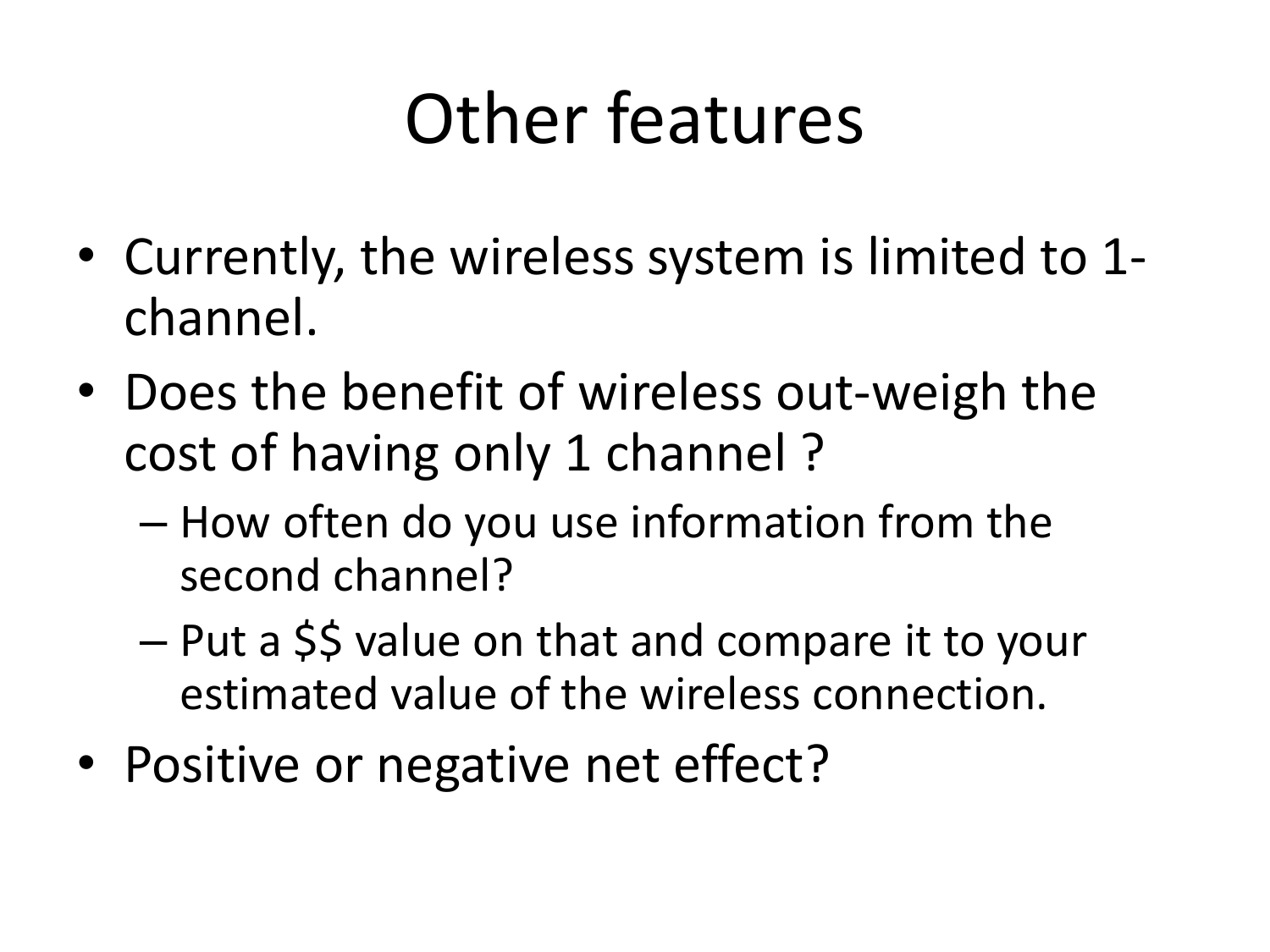## Cost-Modeling Summary

- Costs and benefits must be considered on a "practicepattern" basis.
- Costs and benefits can be modeled using strict or lax criteria.
	- Strict criteria = conservative estimate of savings
	- Lax criteria = greater estimate of savings
- Empirical data suggests up to a 35% "advantage" for kalman-filtered + in-situ amplifier (2 features of Vivosonic) ABR.
- Other features (e.g. wireless) may result in additional benefits/cost-savings but should be calculated with respect to limitations (e.g., 1-channel).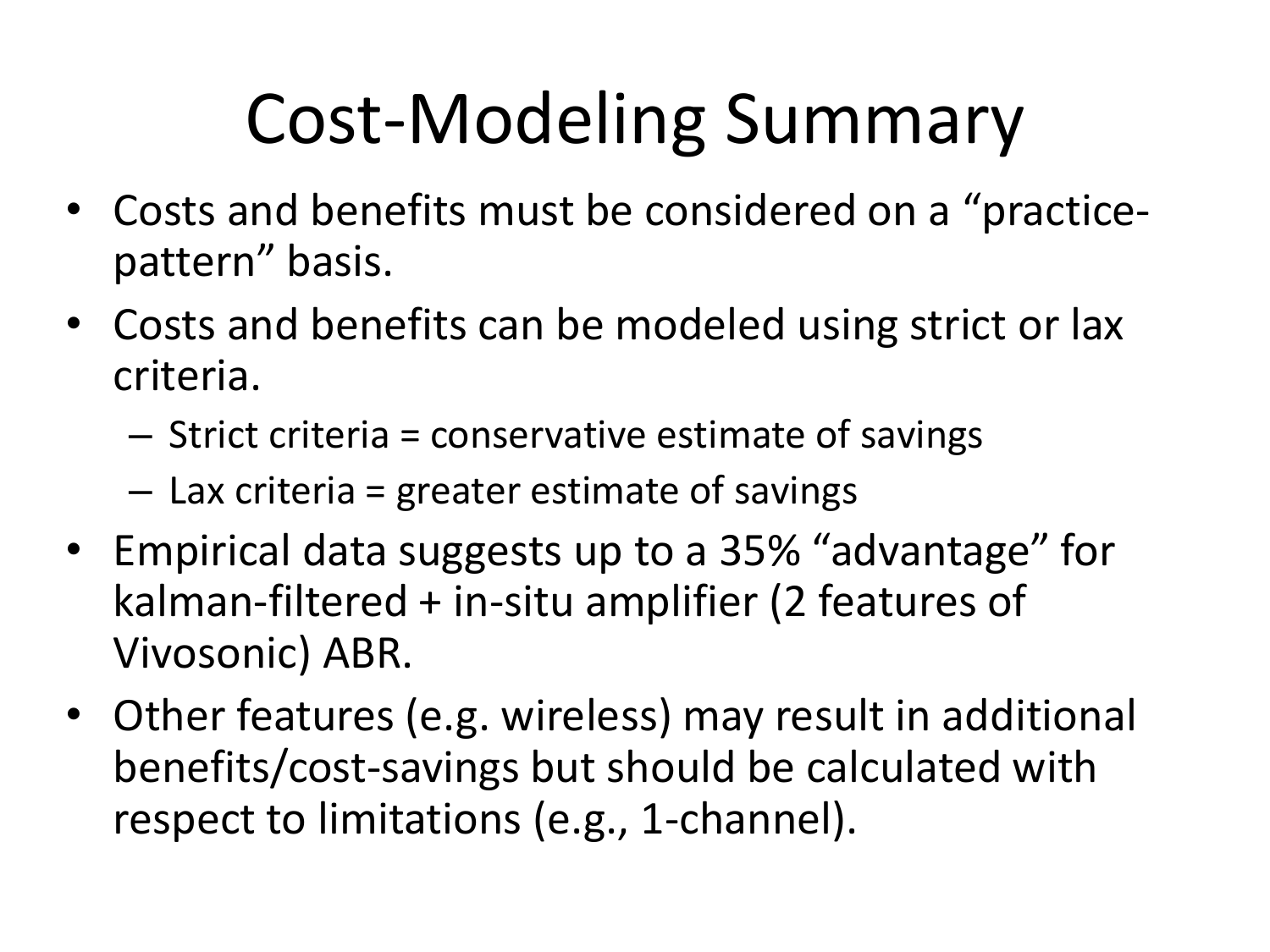## Innovations

- in the electrophysiologic assessment of infant hearing.
- Funded by AUCD
- Purpose is to investigate 3 innovative methods for estimating threshold using evoked potentials.
	- 40 Hz ASSR
	- Chirps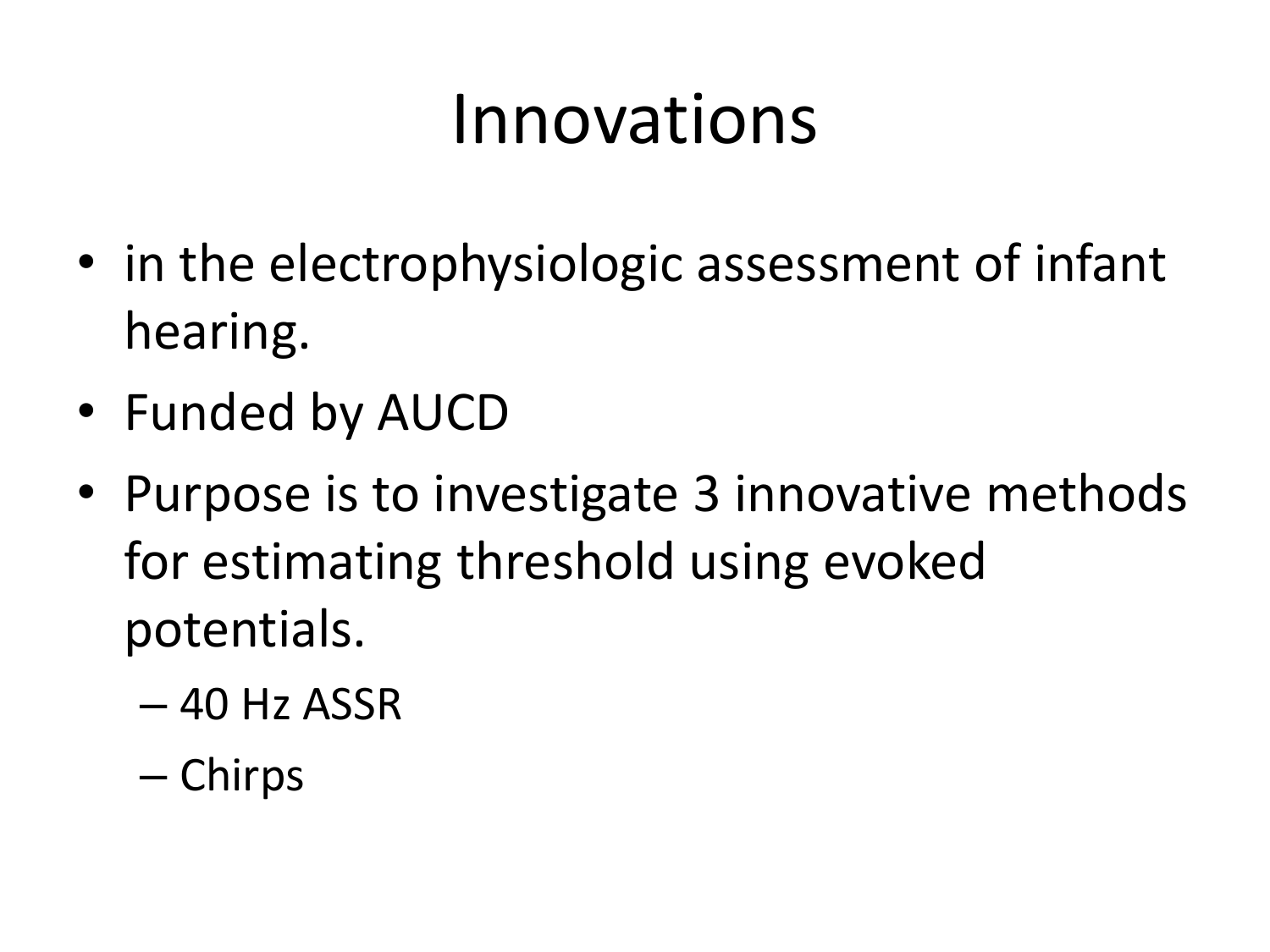



Spektrum der Antwortamplitude (nV)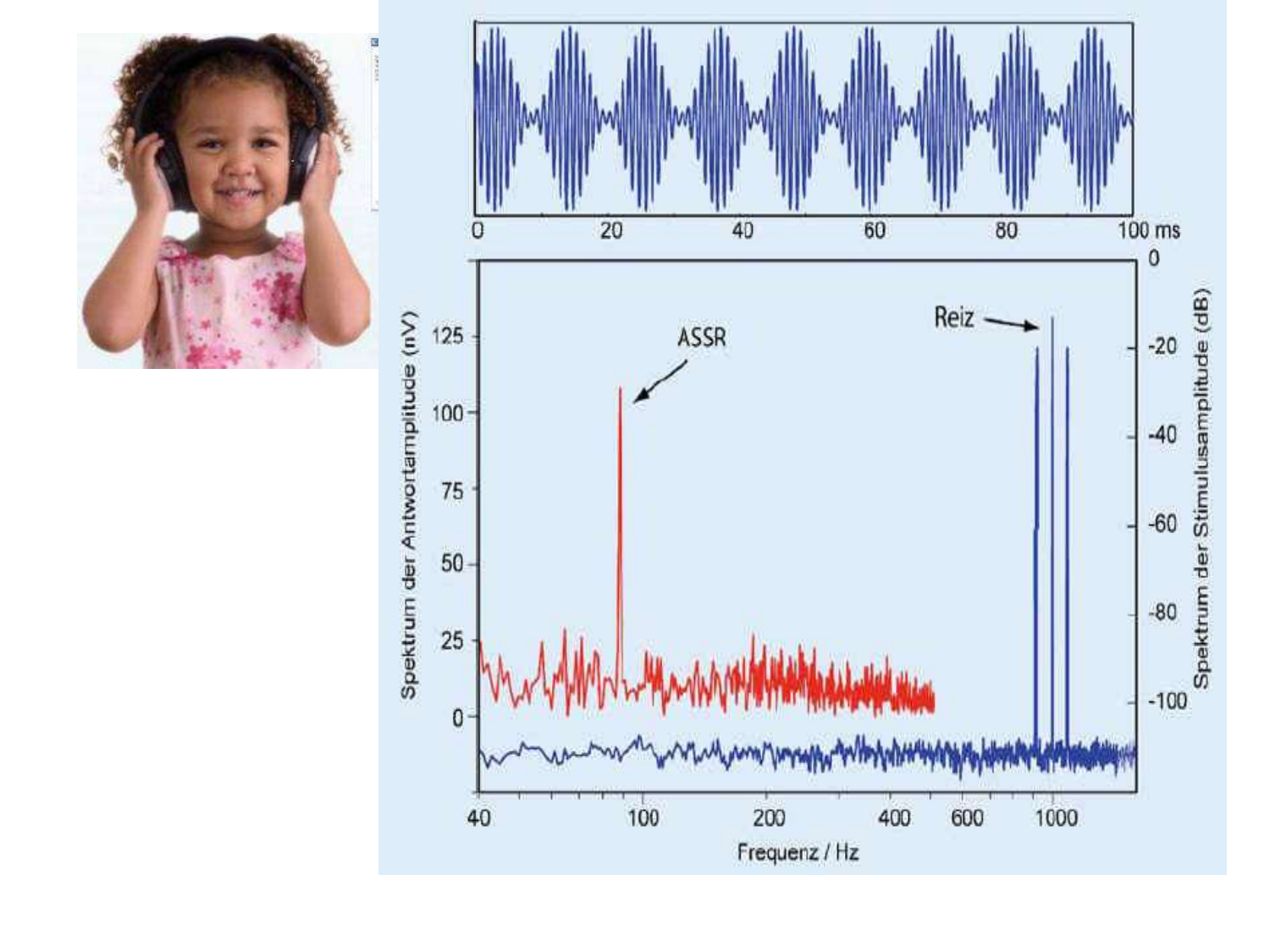## History of ASSR for Infant Hearing Tests

- Based upon fundamental research concerned with the brain's response to complex sounds.
- Brain response "follows" the stimulus modulation.
- Brain response is analysed in the frequency domain.
	- **Spectral analyses**
	- **Analyses of phase coherence.**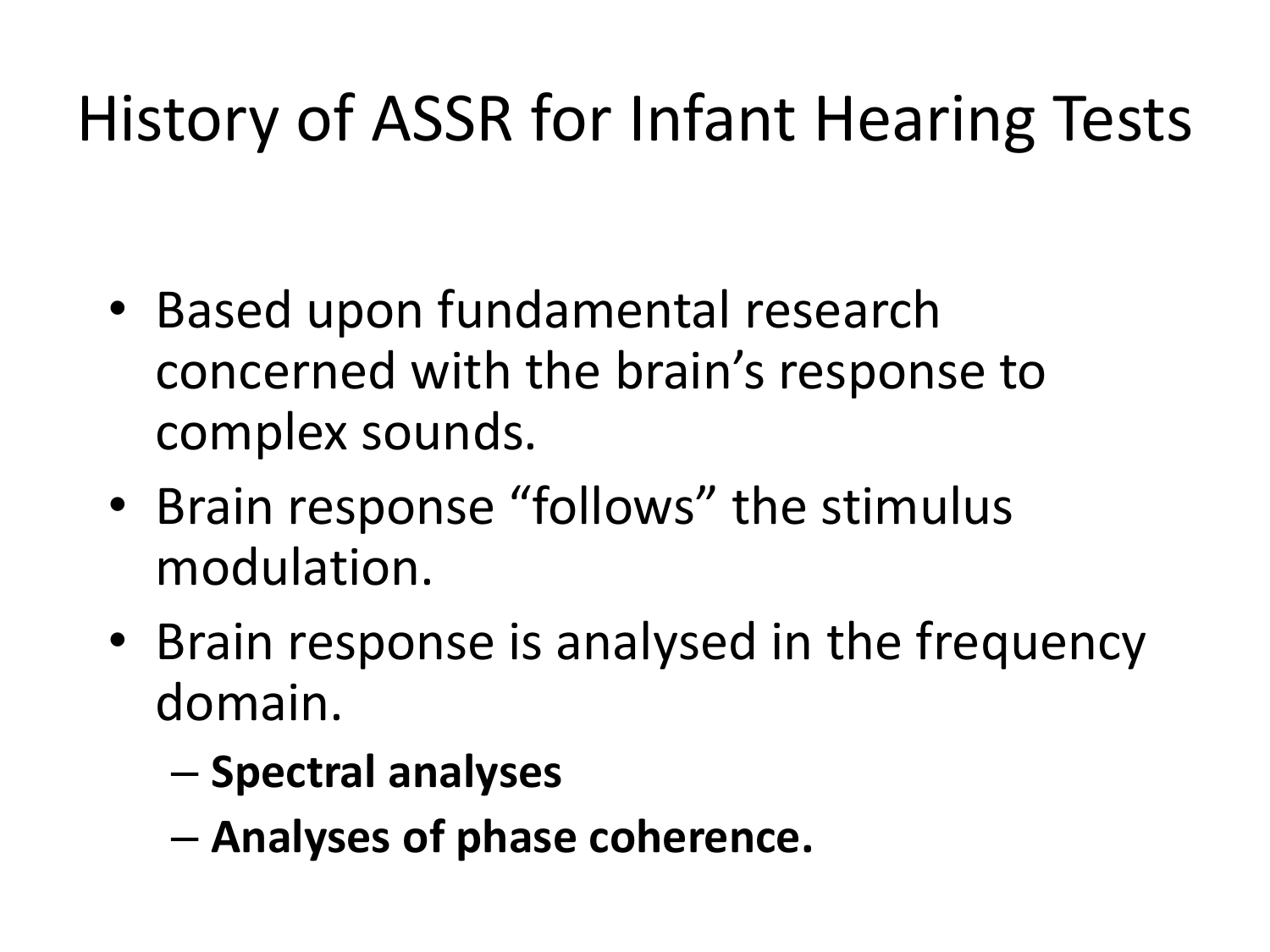### 2000 Hz CF, 50 Hz MF

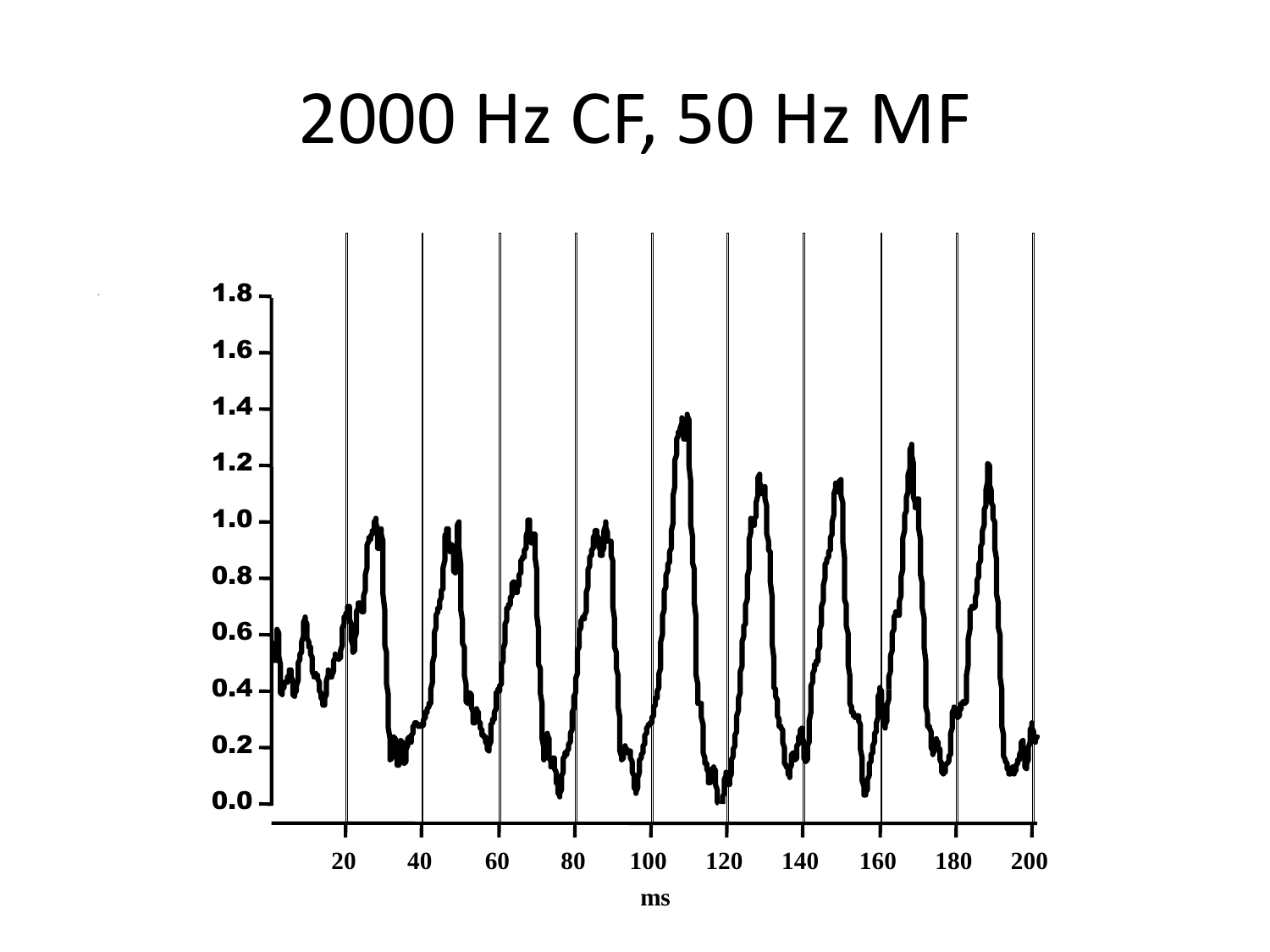## ASSR Characteristics

• Present at near threshold levels.

• Present for a wide range of modulation frequencies, from less than 10 Hz to over 150 Hz.

• Responses for rates  $\geq 80$  Hz have many response characteristics similar to ABR.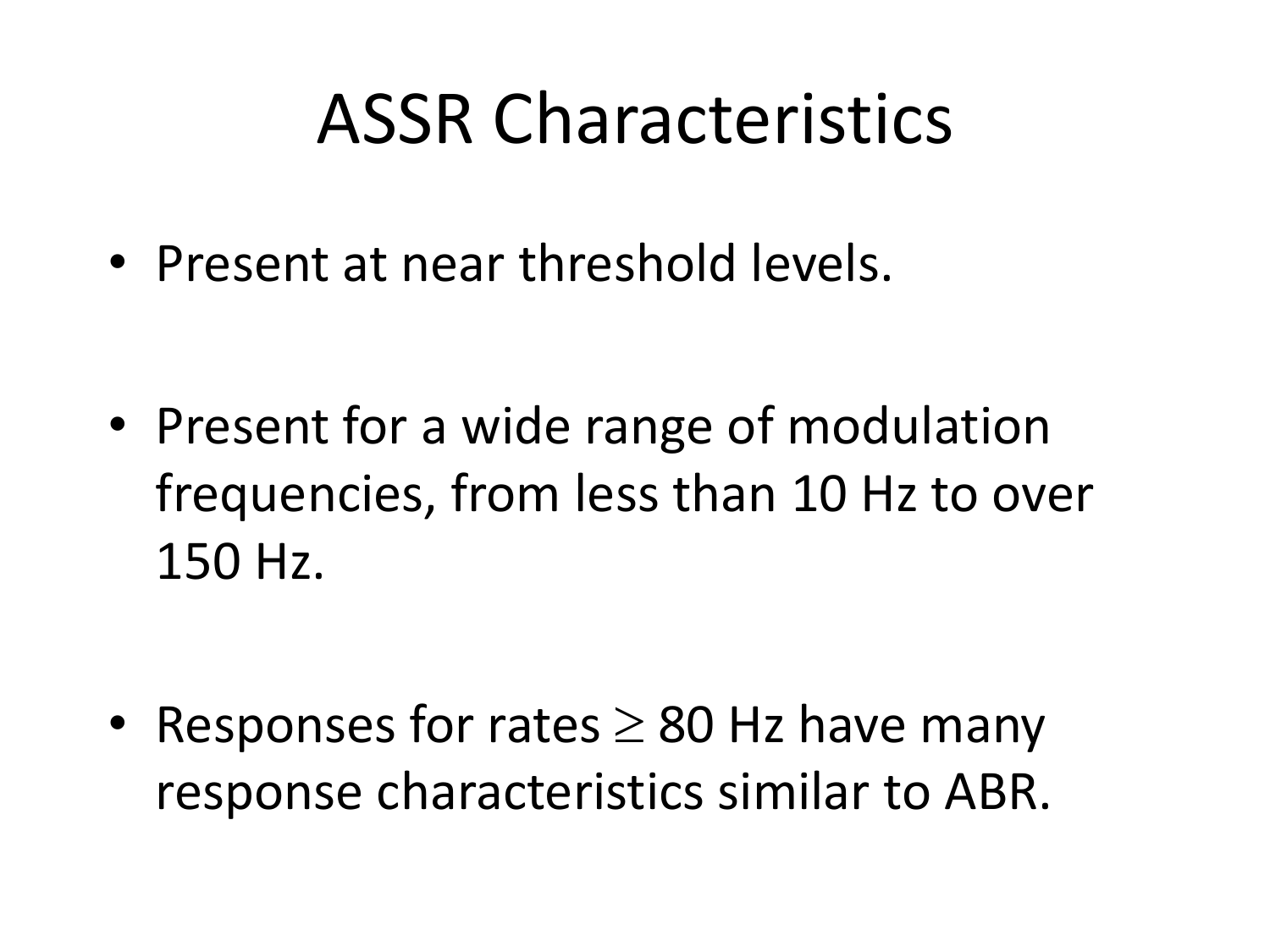## ASSR Amplitude as a function of modulation frequency

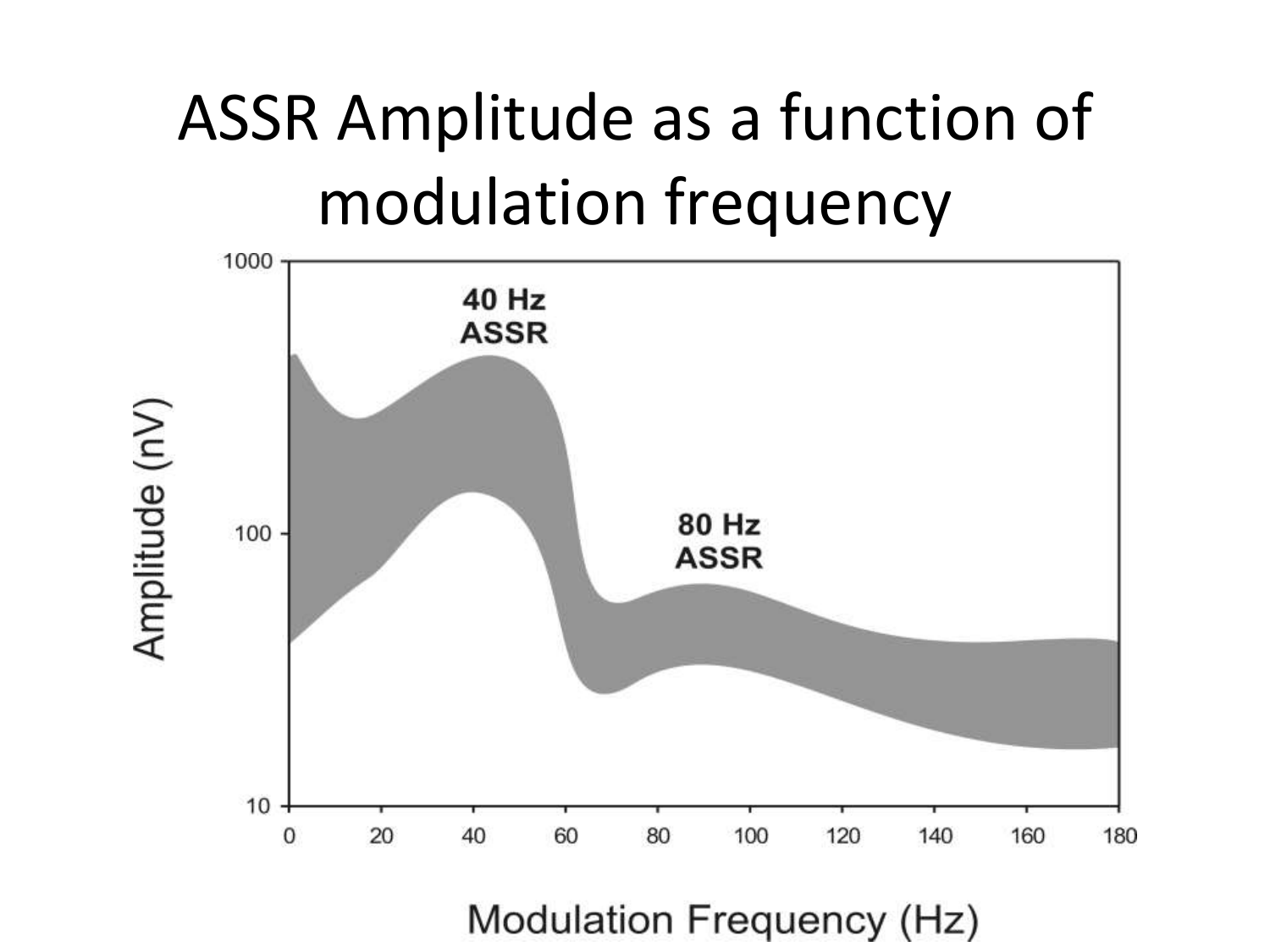## Generators

- Dependent upon modulation frequency.
- For MF<20, same as for CAEP:

– Primary auditory cortex and association areas.

- For MF <40 Hz, same as for MLR:
	- sub-cortical (brainstem, medial geniculate) and primary auditory cortex.
	- For rates>60 Hz, same as for ABR:
	- brainstem auditory system but may also have some contribution from primary auditory cortex.
- For rates>120 Hz, CAP: + brainstem.
	- Need to consider limits of neural rate-following at different levels of auditory system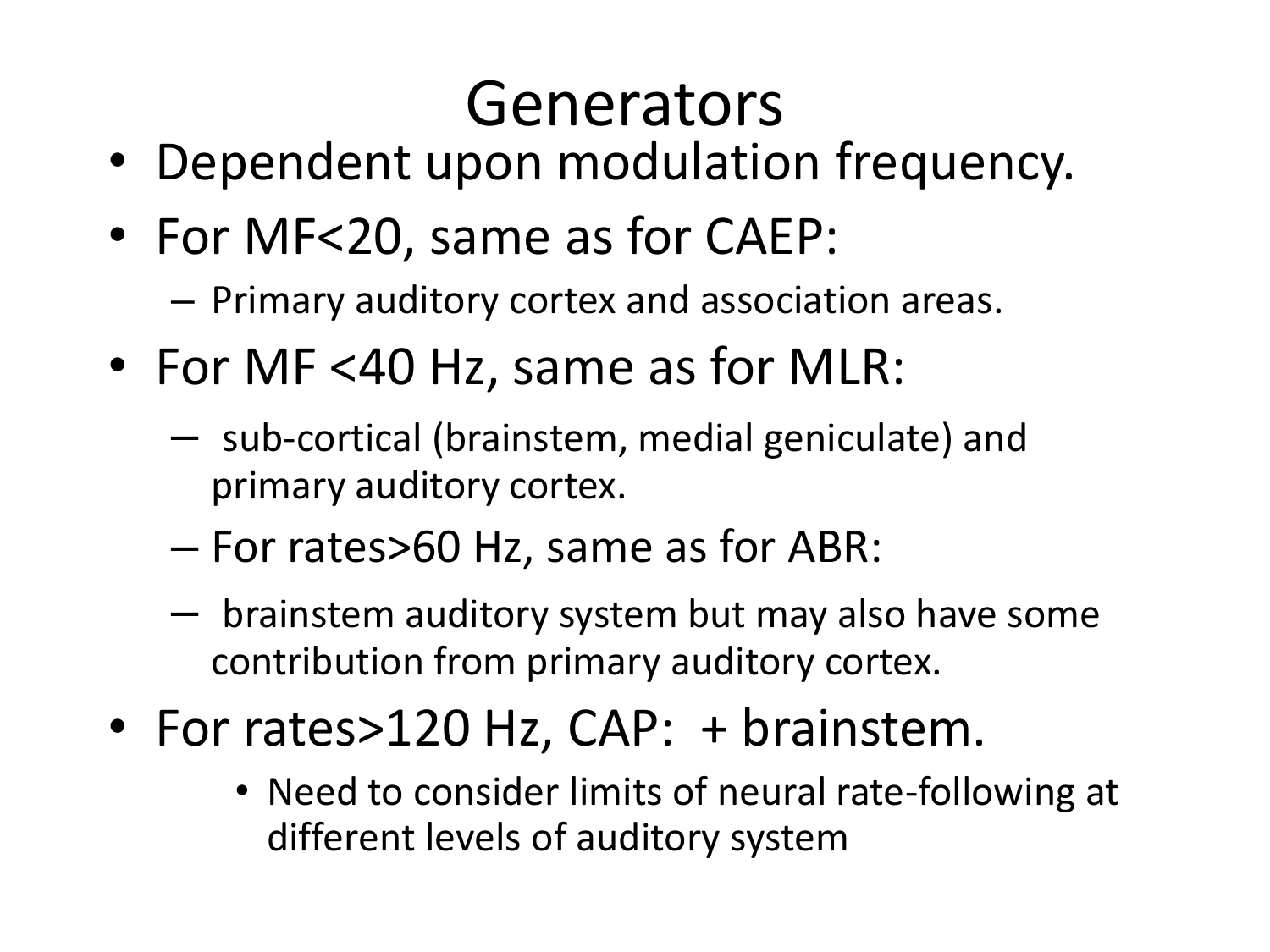#### ASSRs:80 Hz and 40 Hz

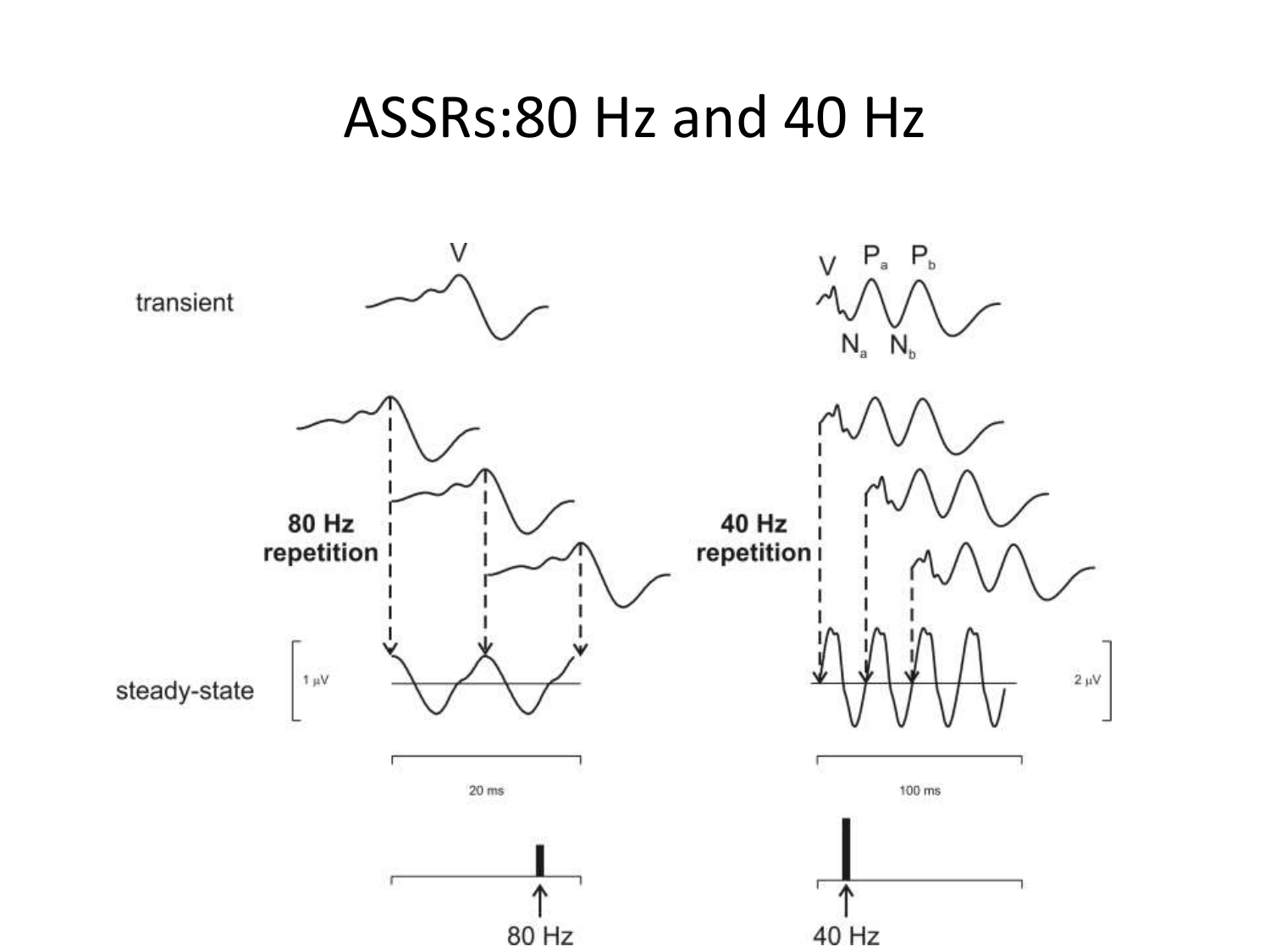

Pethe et al, 2004

1k Hz tone

Figure 4. Comparison of AMFR development at 40-Hz and 80-Hz modulation frequencies at 50-dB stimulation level. To characterize the development, the regression lines of the 50-dB representations from Figures 1 and 3 are used. On the SNR graph, the age to the right of the intersection of the more steeply increasing 40-Hz line with the flatter 80-Hz line is interpreted as the age at which the 40-Hz modulation frequency seems more suitable for AMFR recording for audiological purposes. Upper part: development of the AMFR amplitude. Lower part: development of the SNR.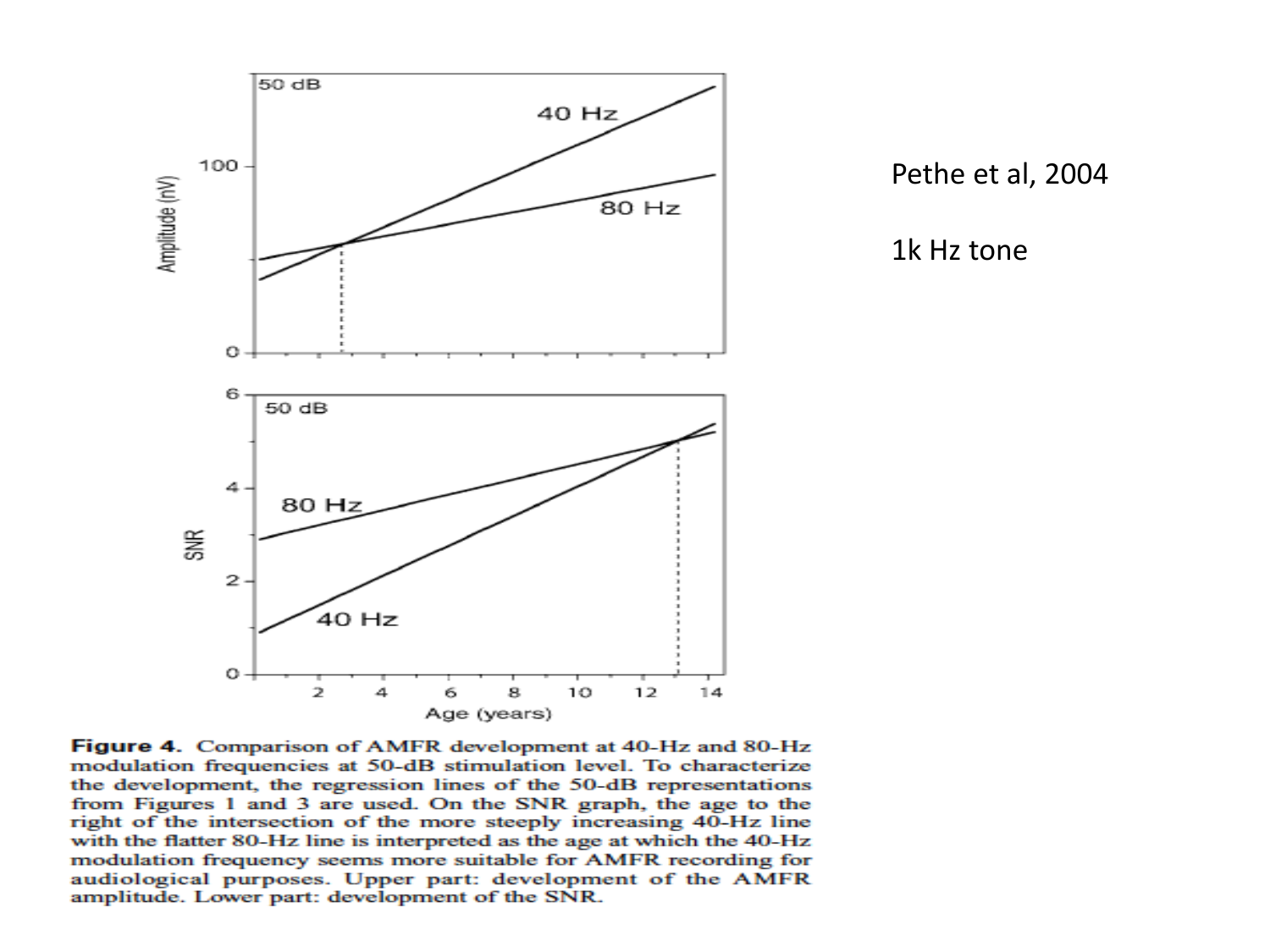- The 40 Hz ASSR is generated at the level of the auditory cortex.
- It has a larger amplitude than 80 Hz ASSR (generated at the brainstem).
- 40 Hz ASSR can be obtained in quiet wakefulness in older children or adults.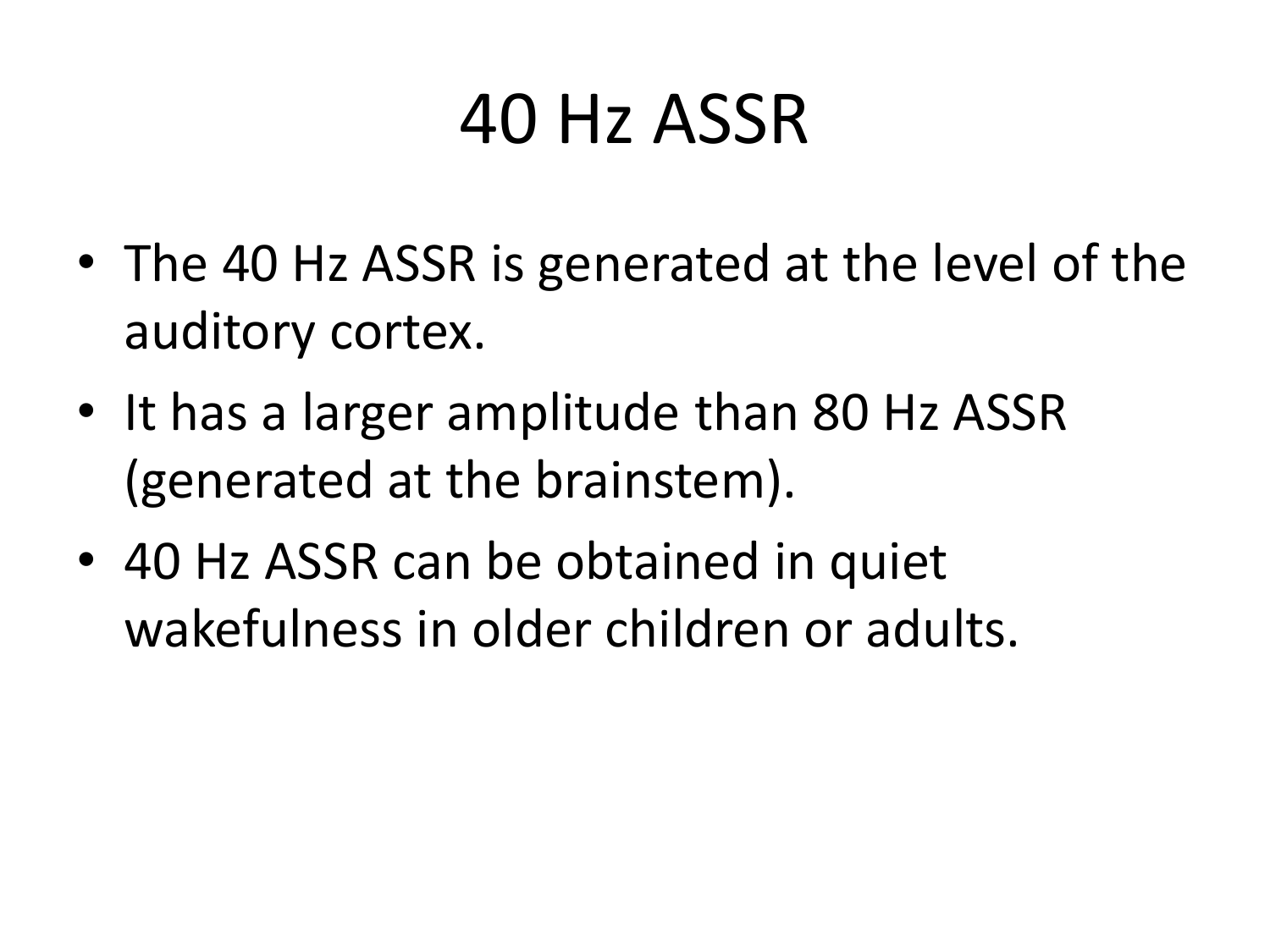## 40 Hz ASSR in infants

- Are 40 Hz ASSR present in infants tested while awake?
- Are ASSRs present in infants at lower modulation rates?
- How do these differ from those found in adults?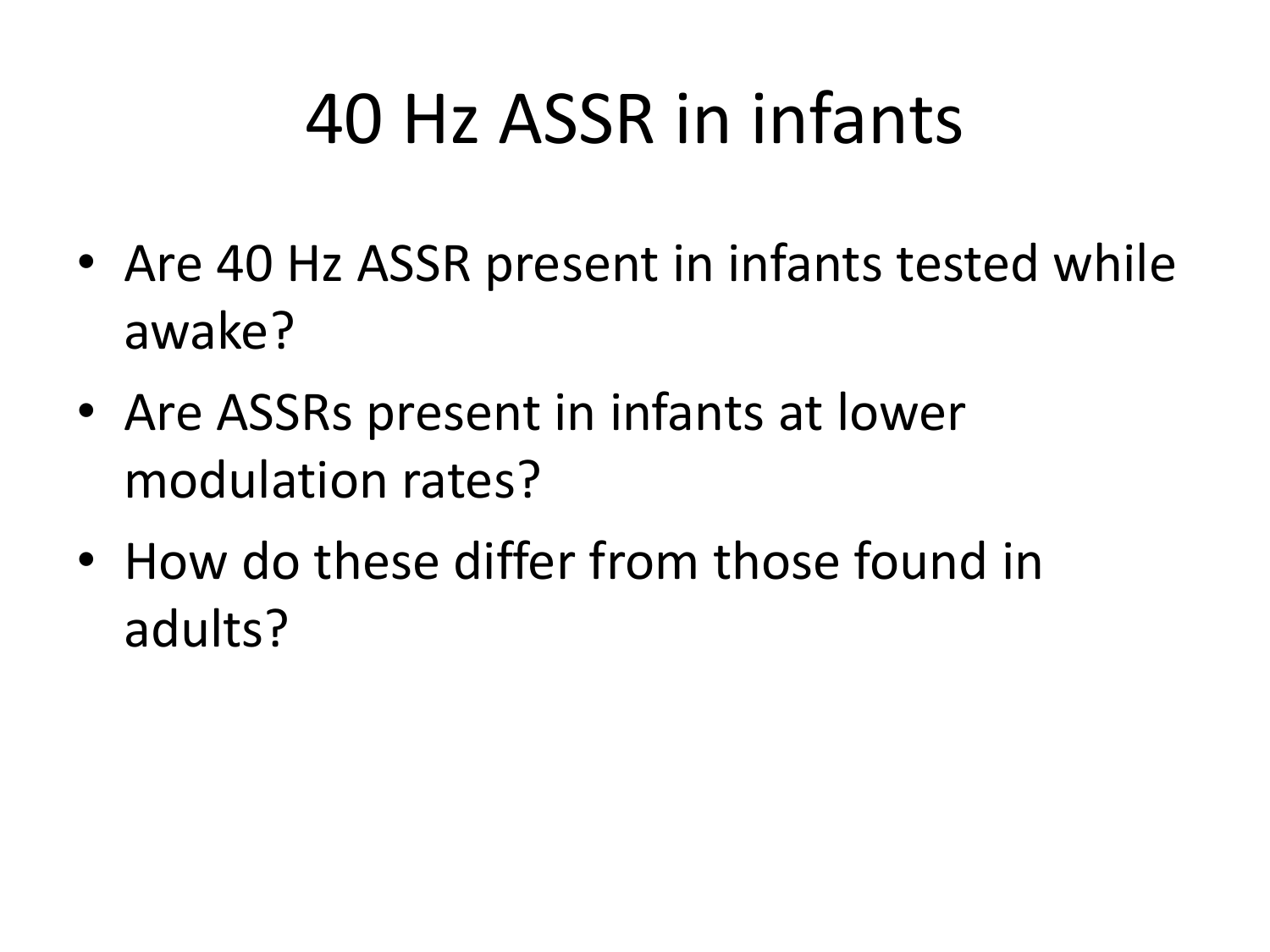## Stimuli for ASSRs

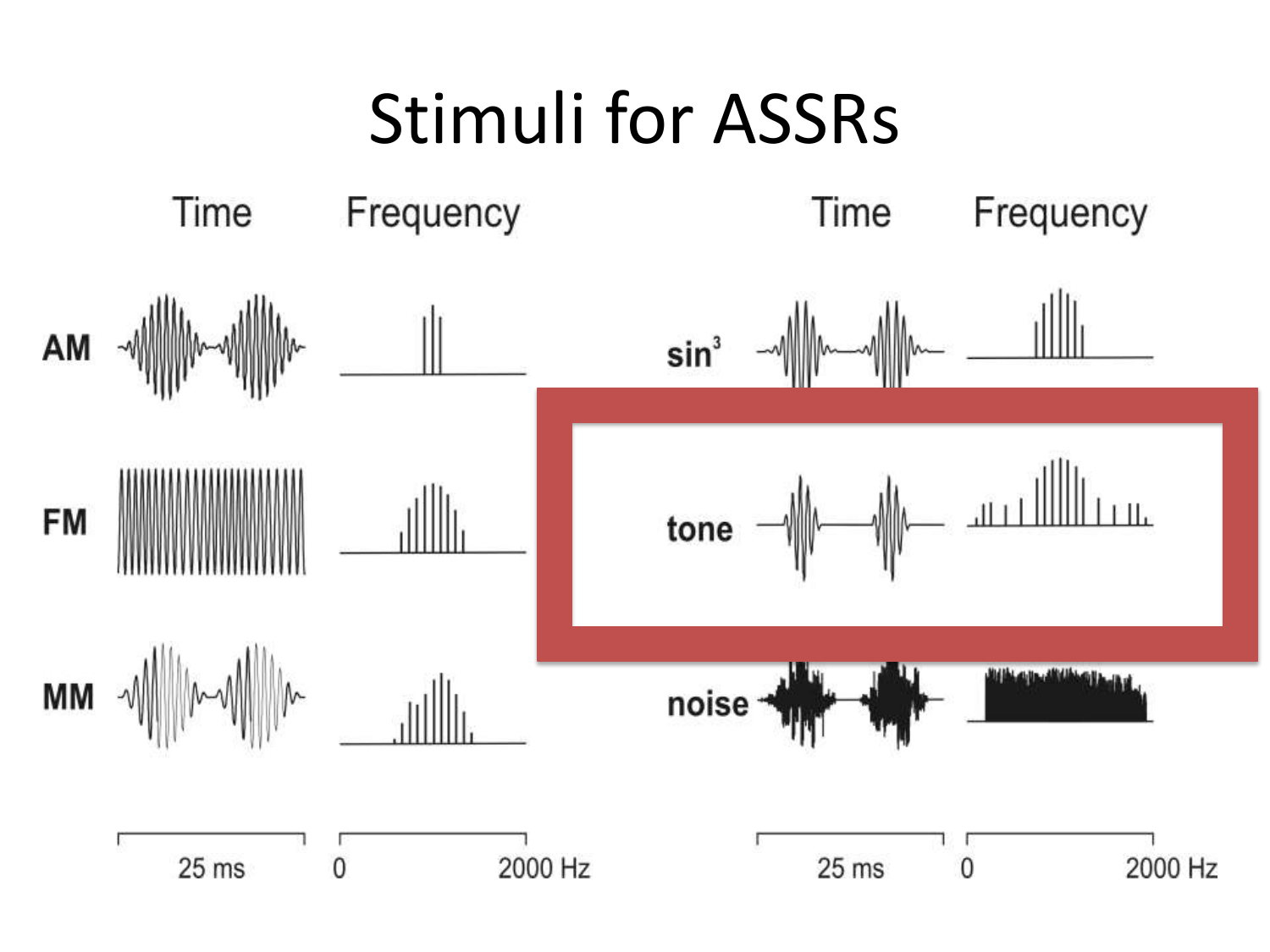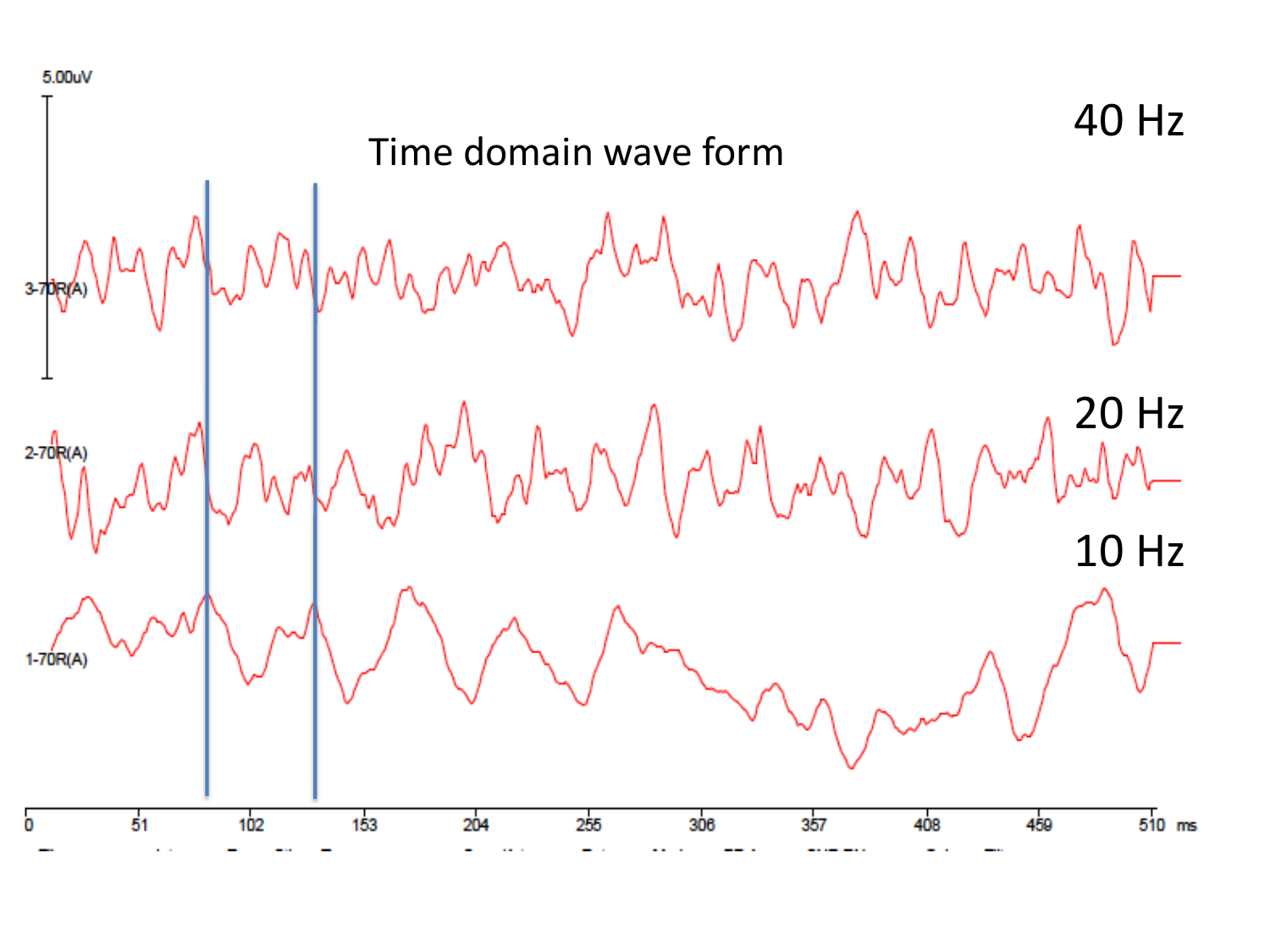### Time domain waveforms

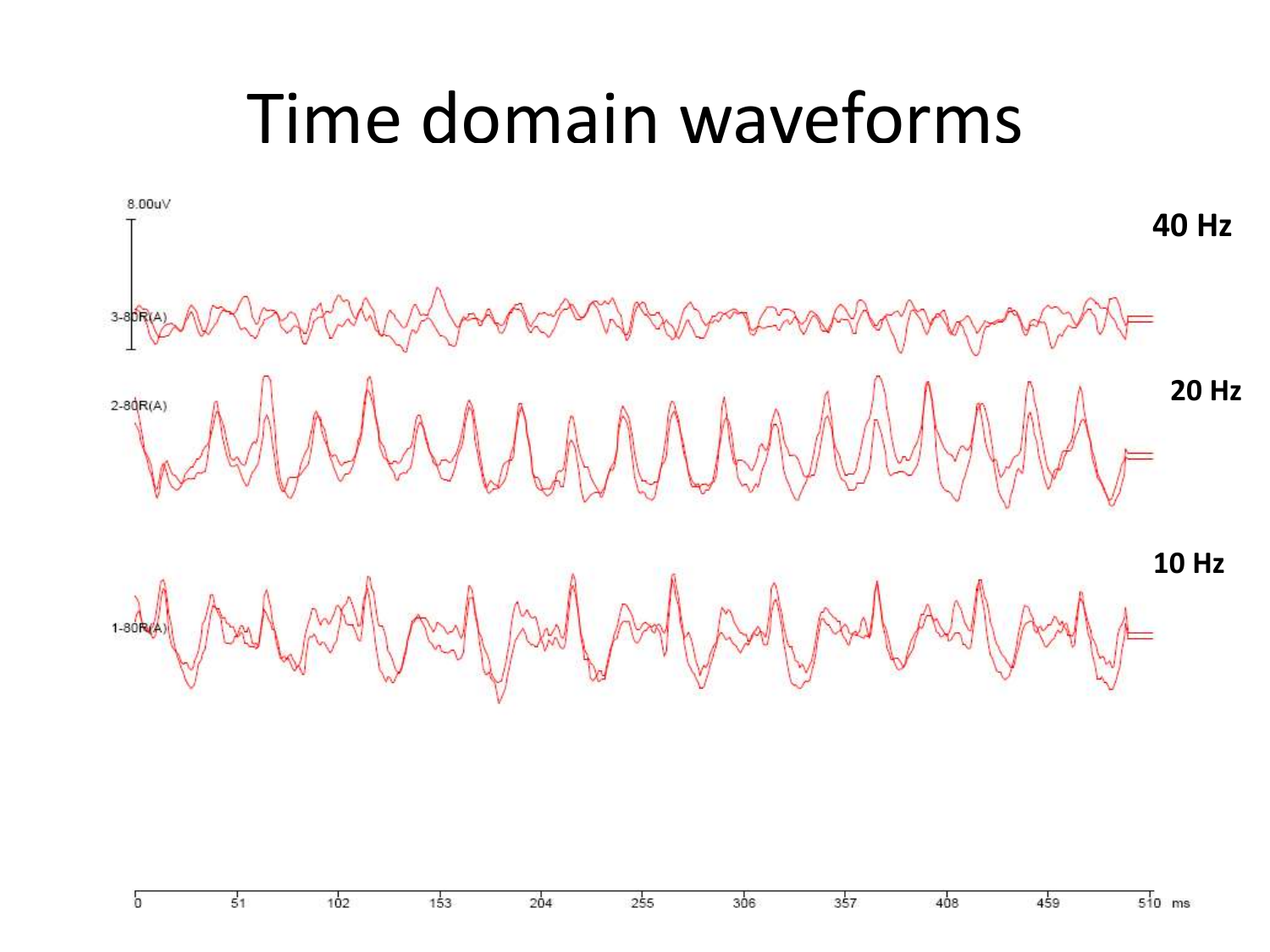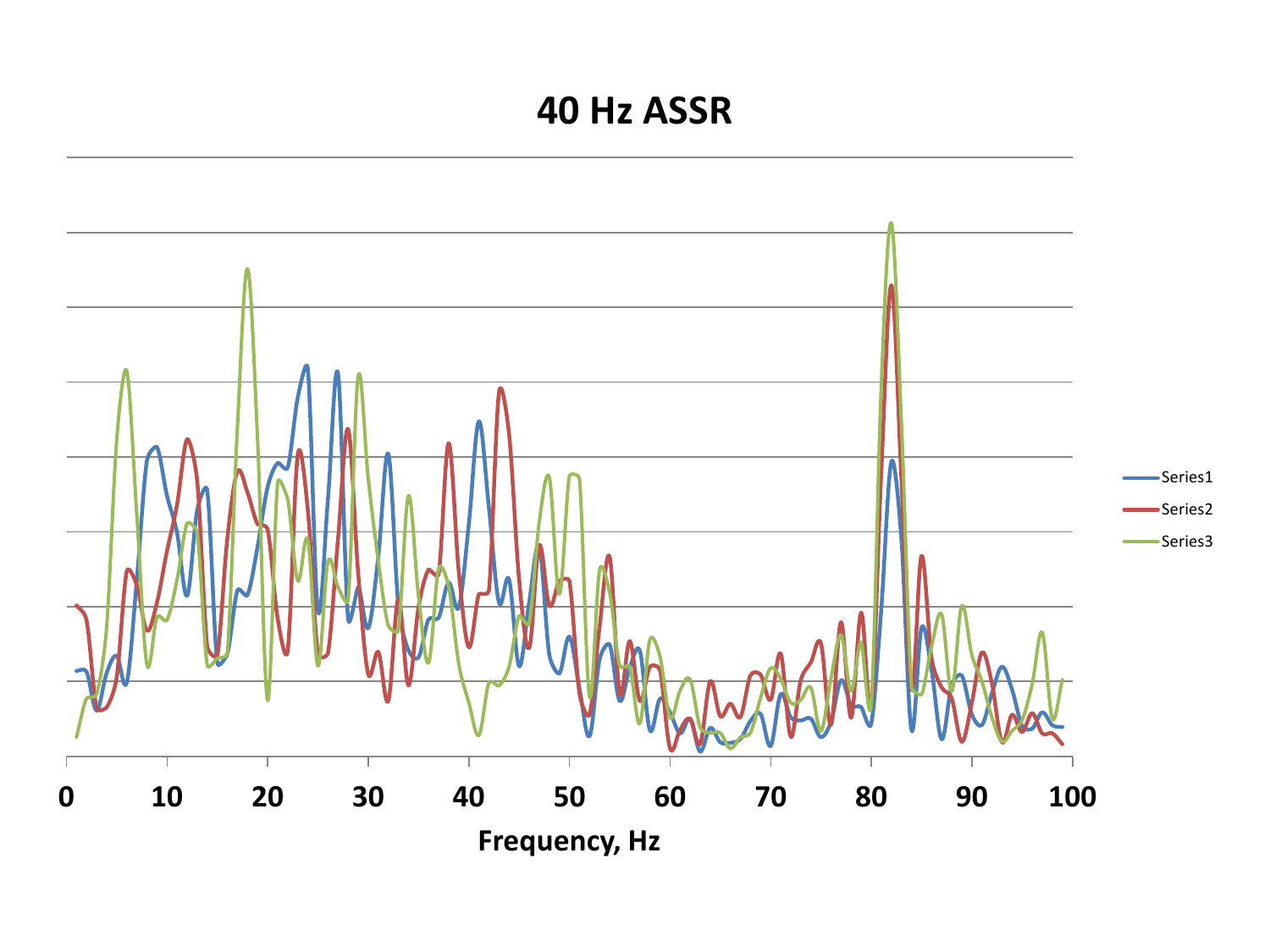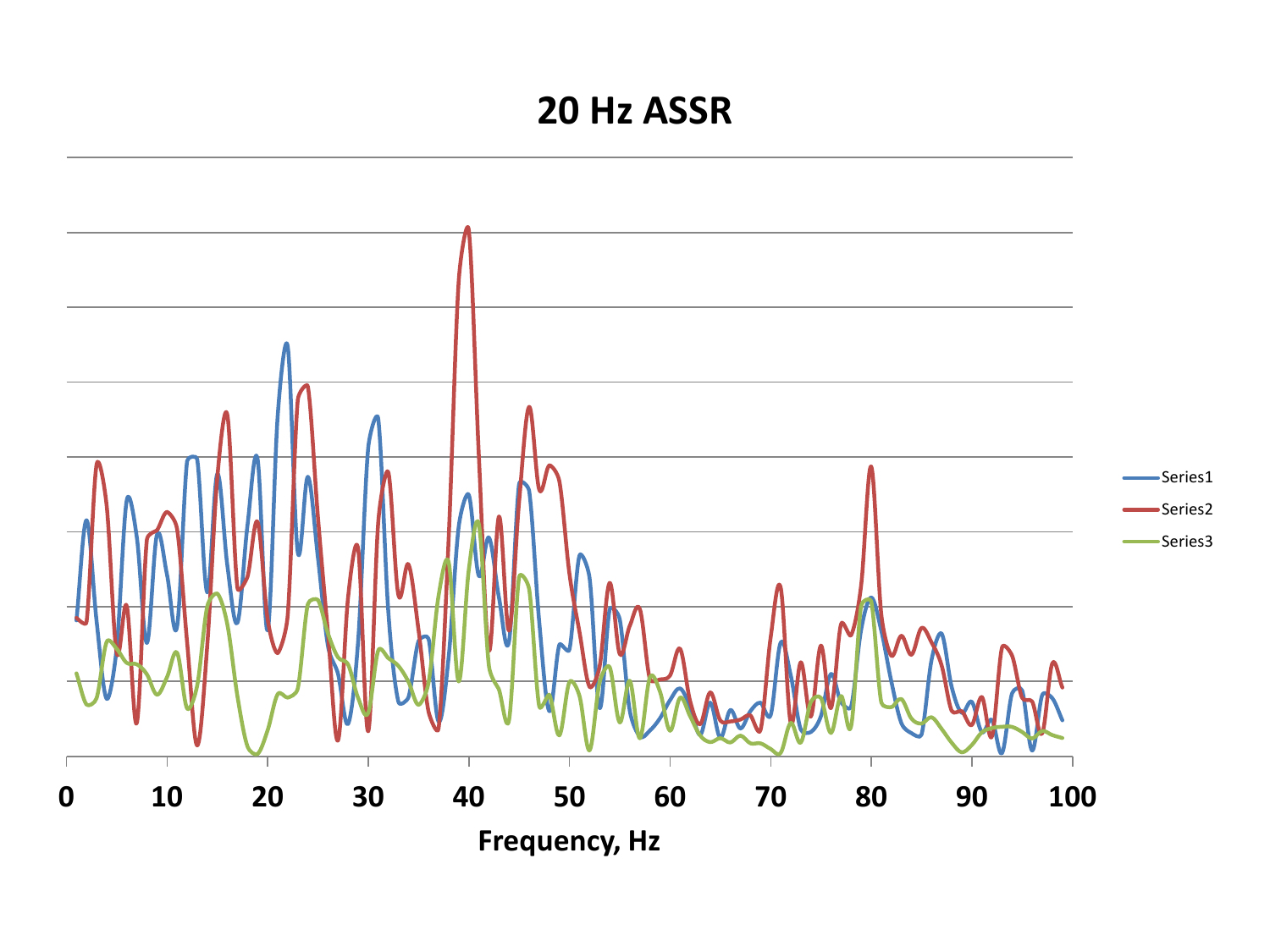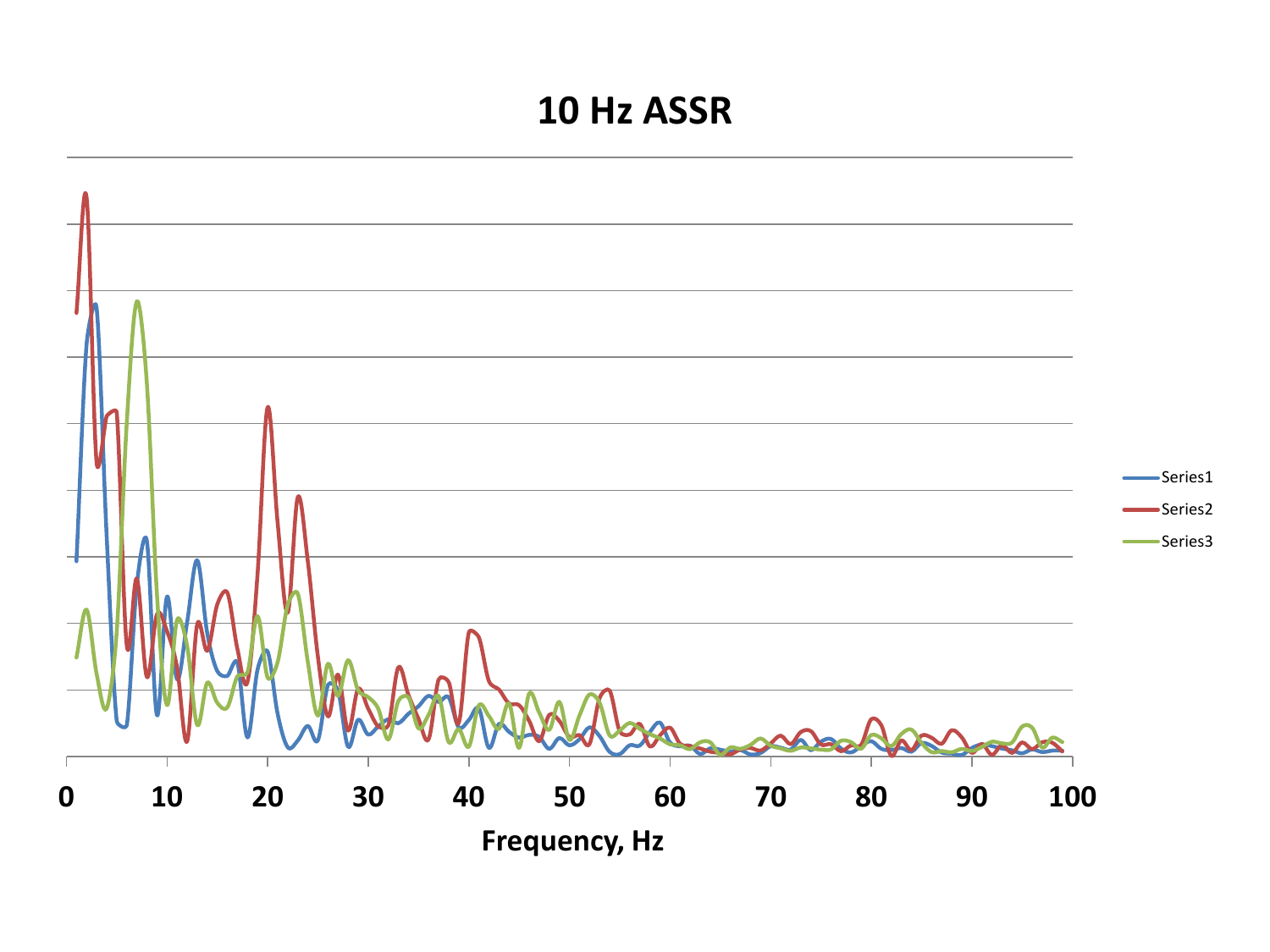#### B10 B10 ID: IHS4876-20127U01 Page: Acq Test Date: Mar. 22, 2013 Age: 12.2 months Report: Mar. 23, 2013



 $\frac{1}{510}$  ms 102 153 204  $255$ 306 357 408 459 Ò 51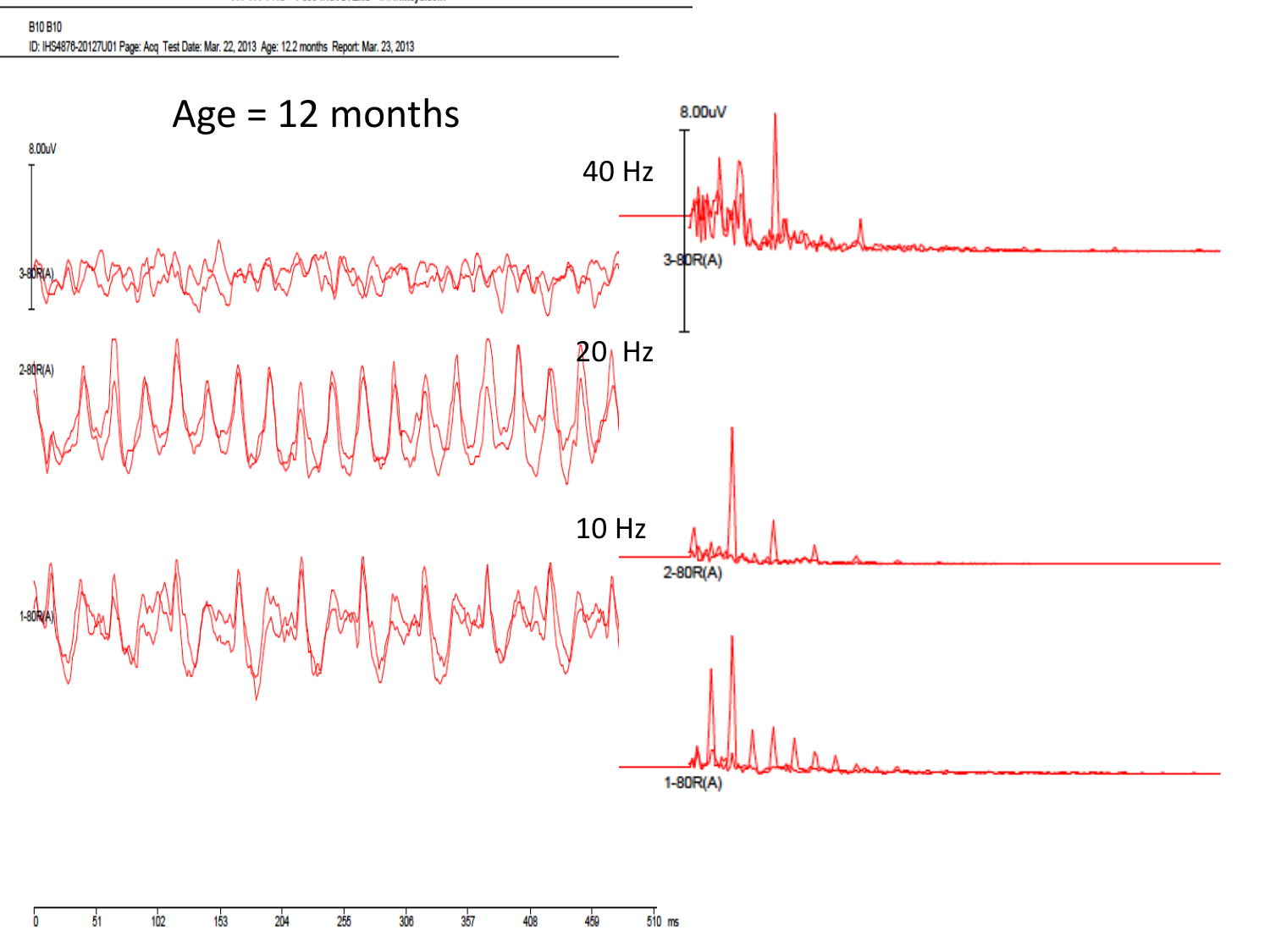